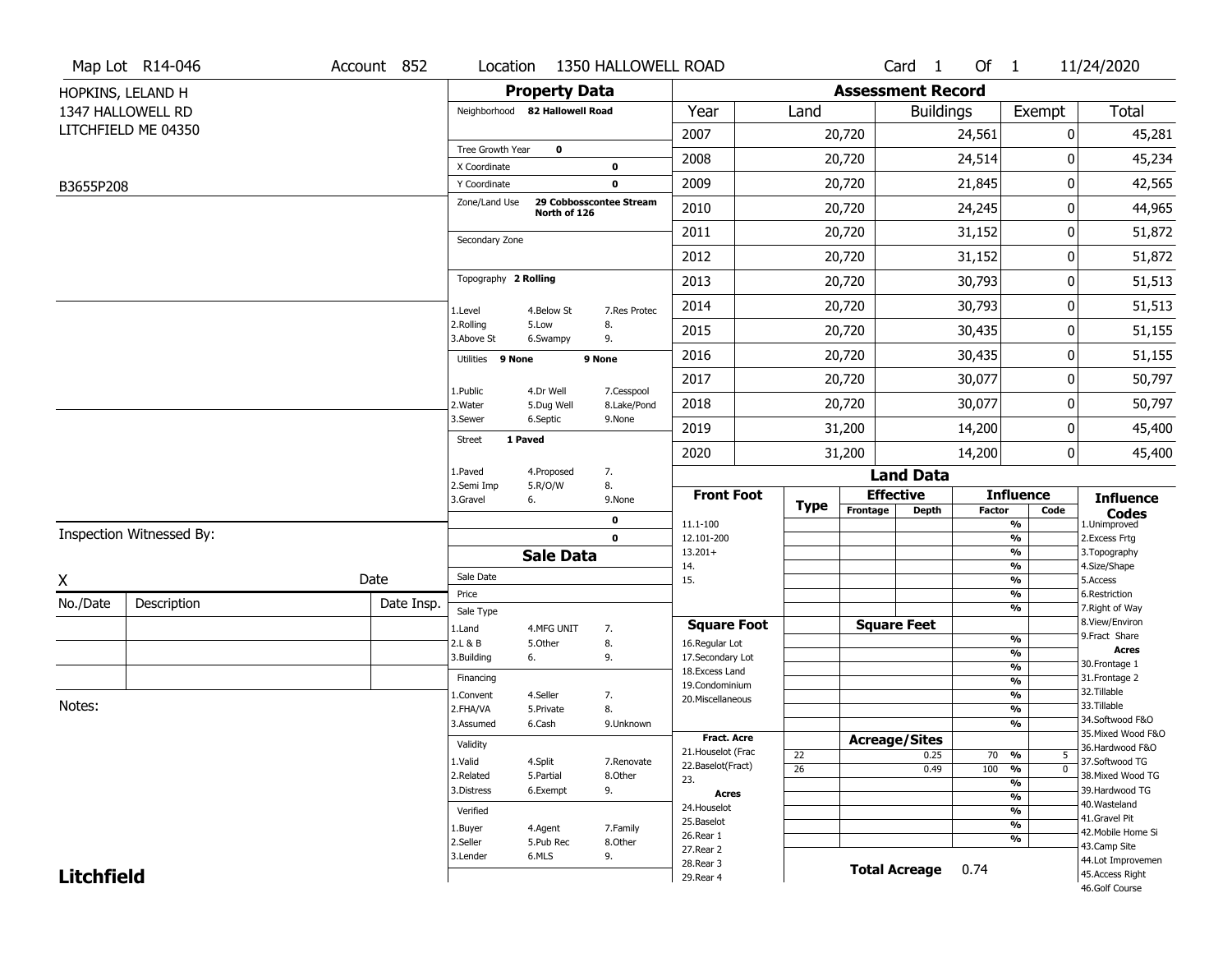|                        |                 |                                                   |                |                          |            |                                       |                          |                                  |            |                 | <b>Litchfield</b>  |                     |       |              |                   |  |      |            |  |
|------------------------|-----------------|---------------------------------------------------|----------------|--------------------------|------------|---------------------------------------|--------------------------|----------------------------------|------------|-----------------|--------------------|---------------------|-------|--------------|-------------------|--|------|------------|--|
|                        | Map Lot R14-046 |                                                   |                |                          |            | Account 852                           |                          | Location                         |            |                 |                    | 1350 HALLOWELL ROAD |       |              | Card <sub>1</sub> |  | Of 1 | 11/24/2020 |  |
| <b>Building Style</b>  |                 |                                                   | SF Bsmt Living |                          |            |                                       |                          | Layout                           |            |                 |                    |                     |       |              |                   |  |      |            |  |
| 0.Uncoded              | 4.Cape          | 8.Log                                             | Fin Bsmt Grade |                          |            |                                       |                          | 1.Typical                        | 4.         |                 | 7.                 |                     |       |              |                   |  |      |            |  |
| 1.Conv.                | 5.Garrison      | 9.Other                                           |                | OPEN-5-CUSTOMIZE         |            |                                       |                          | 2.Inadeg                         | 5.         |                 | 8.                 |                     |       |              |                   |  |      |            |  |
| 2.Ranch                | 6.Split         | 10.Tri-Lev                                        | Heat Type      | 100%                     |            |                                       |                          | 3.                               | 6.         |                 | 9.                 |                     |       |              |                   |  |      |            |  |
| 3.R Ranch              | 7.Contemp       | 11.Earth O                                        | 0.Uncoded      |                          | 4.Steam    |                                       | 8.Fl/Wall                | <b>Attic</b>                     |            |                 |                    |                     |       |              |                   |  |      |            |  |
| <b>Dwelling Units</b>  |                 |                                                   | 1.HWBB         |                          | 5.FWA      |                                       | 9.No Heat                | 1.1/4 Fin                        | 4.Full Fin |                 | 7.                 |                     |       |              |                   |  |      |            |  |
| Other Units            |                 |                                                   | 2.HWCI         |                          | 6.GravWA   |                                       | 10.Radiant               | 2.1/2 Fin                        | 5.Fl/Stair |                 | 8.                 |                     |       |              |                   |  |      |            |  |
| Stories                |                 |                                                   | 3.H Pump       |                          | 7.Electric |                                       | 11.Radiant               | 3.3/4 Fin                        | 6.         |                 | 9.None             |                     |       |              |                   |  |      |            |  |
| 1.1                    | 4.1.5           | 7.1.25                                            | Cool Type      | 0%                       |            |                                       |                          | Insulation                       |            |                 |                    |                     |       |              |                   |  |      |            |  |
| 2.2                    | 5.1.75          | 8.3.5                                             | 1.Refrig       |                          | 4.W&C Air  |                                       | 7.RadHW                  | 1.Full                           | 4.Minimal  |                 | 7.                 |                     |       |              |                   |  |      |            |  |
| 3.3                    | 6.2.5           | 9.4                                               | 2.Evapor       |                          | 5.Monitor- | 8.                                    |                          | 2. Heavy                         | 5.Partial  |                 | 8.                 |                     |       |              |                   |  |      |            |  |
| <b>Exterior Walls</b>  |                 |                                                   | 3.H Pump       |                          | 6.Monitor- | 9.None                                |                          | 3.Capped                         | 6.         |                 | 9.None             |                     |       | 11/2s GARAGE |                   |  |      |            |  |
| 0.Uncoded              | 4.Asbestos      | 8.Concrete                                        | Kitchen Style  |                          |            |                                       |                          | Unfinished %                     |            |                 |                    |                     |       |              |                   |  |      |            |  |
| 1.Wd Clapb             | 5.Stucco        | 9.Other                                           | 1.Modern       |                          | 4.Obsolete | 7.                                    |                          | Grade & Factor                   |            |                 |                    |                     |       |              |                   |  |      |            |  |
| 2.Vinyl                | 6.Brick         | 10.Wd shin                                        | 2. Typical     |                          | 5.         | 8.                                    |                          | 1.E Grade                        | 4.B Grade  |                 | 7.AAA Grad         |                     | 32.0' |              |                   |  |      |            |  |
| 3.Compos.              | 7.Stone         | $11.71 - 11$                                      | 3.Old Type     |                          | 6.         | 9.None                                |                          | 2.D Grade                        | 5.A Grade  |                 | 8.M&S              |                     |       |              |                   |  |      |            |  |
| Roof Surface           |                 |                                                   | Bath(s) Style  |                          |            |                                       |                          | 3.C Grade                        | 6.AA Grade |                 | 9.Same             |                     |       |              |                   |  |      |            |  |
| 1.Asphalt              | 4.Composit      | 7.Rolled R                                        | 1.Modern       |                          | 4.Obsolete | 7.                                    |                          | SQFT (Footprint)                 |            |                 |                    |                     |       |              |                   |  |      |            |  |
| 2.Slate                | 5.Wood          | 8.                                                | 2. Typical     |                          | 5.         | 8.                                    |                          | Condition                        |            |                 |                    |                     |       |              |                   |  |      |            |  |
| 3. Metal               | 6.Other         | 9.                                                | 3.Old Type     |                          | 6.         | 9.None                                |                          | 1.Poor                           | 4.Avg      |                 | 7.V G              |                     |       |              |                   |  |      |            |  |
| <b>SF Masonry Trim</b> |                 |                                                   | # Rooms        |                          |            |                                       |                          | 2.Fair                           | $5.Avg+$   |                 | 8.Exc              |                     |       |              |                   |  |      |            |  |
| OPEN-3-CUSTOM          |                 |                                                   | # Bedrooms     |                          |            |                                       |                          | $3.$ Avg-                        | 6.Good     |                 | 9.Same             |                     |       |              |                   |  |      |            |  |
| OPEN-4-CUSTOM          |                 |                                                   | # Full Baths   |                          |            |                                       |                          | Phys. % Good                     |            |                 |                    |                     |       |              |                   |  |      |            |  |
| Year Built             |                 |                                                   | # Half Baths   |                          |            |                                       |                          | Funct. % Good                    |            |                 |                    |                     |       |              |                   |  |      |            |  |
| Year Remodeled         |                 |                                                   |                | # Addn Fixtures          |            |                                       |                          | <b>Functional Code</b>           |            |                 |                    |                     |       |              |                   |  |      |            |  |
| Foundation             |                 |                                                   | # Fireplaces   |                          |            |                                       |                          | 1.Incomp                         | 4.Delap    |                 | 7.No Power         |                     |       |              |                   |  |      |            |  |
| 1.Concrete             | 4.Wood          | 7.                                                |                |                          |            |                                       |                          | 2.O-Built                        | 5.Bsmt     |                 | 8.LongTerm         |                     |       |              | 24.0'             |  |      |            |  |
| 2.C Block              | 5.Slab          | 8.                                                |                |                          |            |                                       |                          | 3.Damage                         | 6.Common   |                 | 9.None             |                     |       |              |                   |  |      |            |  |
| 3.Br/Stone             | 6.Piers         | 9.                                                |                |                          |            |                                       |                          | Econ. % Good                     |            |                 |                    |                     |       |              |                   |  |      |            |  |
| Basement               |                 |                                                   |                |                          |            |                                       |                          | Economic Code                    |            |                 |                    |                     |       |              |                   |  |      |            |  |
| 1.1/4 Bmt              | 4.Full Bmt      | 7.                                                |                |                          |            |                                       |                          | 0.None                           | 3.No Power |                 | 9.None             |                     |       |              |                   |  |      |            |  |
| 2.1/2 Bmt              | 5.Crawl Sp      | 8.                                                |                |                          |            |                                       |                          | 1.Location                       | 4.Generate |                 | 8.                 |                     |       |              |                   |  |      |            |  |
| 3.3/4 Bmt              | 6.              | 9.None                                            |                |                          |            | Software                              |                          | 2.Encroach                       | 5.Multi-Fa |                 | 9.                 |                     |       |              |                   |  |      |            |  |
| Bsmt Gar # Cars        |                 |                                                   |                |                          |            | A Division of Harris Computer Systems |                          | Entrance Code 1 Interior Inspect |            |                 |                    |                     |       |              |                   |  |      |            |  |
| Wet Basement           |                 |                                                   |                |                          |            |                                       |                          | 1.Interior                       | 4.Vacant   |                 | 7.                 |                     |       |              |                   |  |      |            |  |
| 1.Dry                  | 4.Dirt Flr      | 7.                                                |                |                          |            |                                       |                          | 2.Refusal                        | 5.Estimate |                 | 8.                 |                     |       |              |                   |  |      |            |  |
| 2.Damp                 | 5.              | 8.                                                |                |                          |            |                                       |                          | 3.Informed                       | 6.Existing |                 | 9.                 |                     |       |              |                   |  |      |            |  |
| 3.Wet                  | 6.              | 9.                                                |                |                          |            |                                       |                          | Information Code 1 Owner         |            |                 |                    |                     |       |              |                   |  |      |            |  |
|                        |                 |                                                   |                |                          |            |                                       |                          | 1.Owner                          | 4.Agent    |                 | 7.Vacant           |                     |       |              |                   |  |      |            |  |
|                        |                 |                                                   |                |                          |            |                                       |                          | 2.Relative                       | 5.Estimate |                 | 8.                 |                     |       |              |                   |  |      |            |  |
|                        |                 |                                                   |                | Date Inspected 9/18/2018 |            |                                       |                          | 3.Tenant                         | 6.Other    |                 | 9.                 |                     |       |              |                   |  |      |            |  |
|                        |                 | <b>Additions, Outbuildings &amp; Improvements</b> |                |                          |            |                                       |                          |                                  |            |                 | 1.One Story Fram   |                     |       |              |                   |  |      |            |  |
| Type                   |                 | Year                                              | Units          | Grade                    | Cond       | Phys.   Funct.                        |                          | Sound Value                      |            |                 | 2.Two Story Fram   |                     |       |              |                   |  |      |            |  |
| 73 1 1/2s Garage       |                 | 1980                                              | 768            | 3 100                    | 3          | 0                                     | % 100 %                  |                                  |            |                 | 3.Three Story Fr   |                     |       |              |                   |  |      |            |  |
|                        |                 |                                                   |                |                          |            |                                       |                          |                                  |            | 4.1 & 1/2 Story |                    |                     |       |              |                   |  |      |            |  |
|                        |                 |                                                   |                |                          |            | $\frac{0}{0}$                         | %                        |                                  |            | 5.1 & 3/4 Story |                    |                     |       |              |                   |  |      |            |  |
|                        |                 |                                                   |                |                          |            | $\frac{9}{6}$                         | $\%$                     |                                  |            |                 | 6.2 & 1/2 Story    |                     |       |              |                   |  |      |            |  |
|                        |                 |                                                   |                |                          |            | $\%$                                  | $\%$                     |                                  |            |                 | 21. Open Frame Por |                     |       |              |                   |  |      |            |  |
|                        |                 |                                                   |                |                          |            |                                       |                          |                                  |            |                 | 22.Encl Frame Por  |                     |       |              |                   |  |      |            |  |
|                        |                 |                                                   |                |                          |            | $\frac{9}{6}$                         | $\%$                     |                                  |            |                 | 23. Frame Garage   |                     |       |              |                   |  |      |            |  |
|                        |                 |                                                   |                |                          |            | $\frac{9}{6}$                         | $\overline{\frac{0}{0}}$ |                                  |            |                 | 24.Frame Shed      |                     |       |              |                   |  |      |            |  |
|                        |                 |                                                   |                |                          |            | $\frac{9}{6}$                         | $\overline{\frac{0}{0}}$ |                                  |            |                 | 25.Frame Bay Wind  |                     |       |              |                   |  |      |            |  |
|                        |                 |                                                   |                |                          |            | $\sqrt{20}$                           | $\overline{\frac{0}{6}}$ |                                  |            |                 | 26.1SFr Overhang   |                     |       |              |                   |  |      |            |  |
|                        |                 |                                                   |                |                          |            |                                       |                          |                                  |            |                 | 27.Unfin Basement  |                     |       |              |                   |  |      |            |  |
|                        |                 |                                                   |                |                          |            | $\frac{9}{6}$                         | $\overline{\frac{0}{0}}$ |                                  |            |                 | 28. Unfinished Att |                     |       |              |                   |  |      |            |  |
|                        |                 |                                                   |                |                          |            | $\frac{9}{6}$                         | $\sqrt{6}$               |                                  |            |                 | 29. Finished Attic |                     |       |              |                   |  |      |            |  |
|                        |                 |                                                   |                |                          |            |                                       |                          |                                  |            |                 |                    |                     |       |              |                   |  |      |            |  |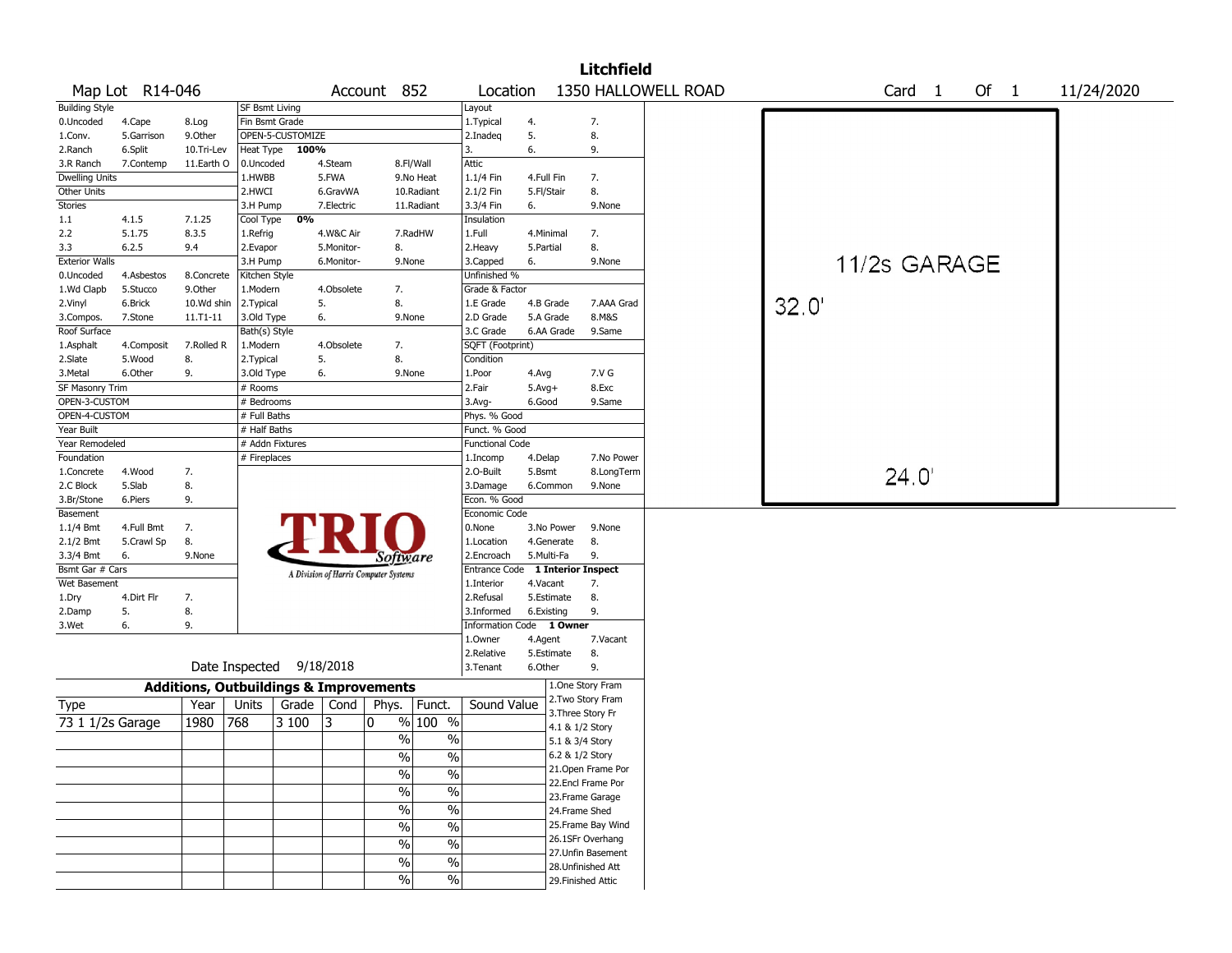| <b>Assessment Record</b><br><b>Property Data</b><br>LITCHFIELD, TOWN OF<br><b>Total</b><br>2400 HALLOWELL ROAD<br>Neighborhood 82 Hallowell Road<br><b>Buildings</b><br>Year<br>Land<br>Exempt<br>2007<br>0<br>8,680<br>0<br>8,680<br>Tree Growth Year<br>$\mathbf 0$<br>$\mathbf 0$<br>2008<br>0<br>8,680<br>8,680<br>X Coordinate<br>0<br>0<br>2009<br>8,680<br>0<br>8,680<br>Y Coordinate<br>$\mathbf 0$<br>B1678P181<br>29 Cobbosscontee Stream<br>Zone/Land Use<br><b>Previous Owner</b><br>$\mathbf{0}$<br>2010<br>8,680<br>8,680<br>0<br>North of 126<br>FONTES, ANTHONY O ET AL<br>0<br>2011<br>8,680<br>0<br>8,680<br>1372 HALLOWELL ROAD<br>Secondary Zone<br>$\pmb{0}$<br>0<br>8,680<br>8,680<br>2012<br>LITCHFIELD ME 04350<br>Topography 2 Rolling<br>0<br>2013<br>8,680<br>8,680<br>0<br>Sale Date: 3/10/2010<br>$\mathbf 0$<br>0<br>2014<br>8,680<br>8,680<br><b>Previous Owner</b><br>1.Level<br>4.Below St<br>7.Res Protec<br>2.Rolling<br>5.Low<br>8.<br>FONTES, ANTHONY O<br>0<br>2015<br>8,680<br>8,680<br>0<br>3.Above St<br>9.<br>6.Swampy<br>1372 HALLOWELL ROAD<br>0<br>8,680<br>0<br>2016<br>8,680<br>Utilities 9 None<br>9 None<br>0<br>2017<br>8,680<br>8,680<br>0<br>LITCHFIELD ME 04350<br>1.Public<br>4.Dr Well<br>7.Cesspool<br>Sale Date: 7/28/2008<br>0<br>2018<br>8,680<br>8,680<br>0<br>2. Water<br>8.Lake/Pond<br>5.Dug Well<br>3.Sewer<br>6.Septic<br>9.None<br>0<br>2019<br>15,000<br>15,000<br>0<br>3 Gravel<br>Street<br>$\mathbf{0}$<br>2020<br>15,000<br>0<br>15,000<br>1.Paved<br>4.Proposed<br>7.<br><b>Land Data</b> |
|-------------------------------------------------------------------------------------------------------------------------------------------------------------------------------------------------------------------------------------------------------------------------------------------------------------------------------------------------------------------------------------------------------------------------------------------------------------------------------------------------------------------------------------------------------------------------------------------------------------------------------------------------------------------------------------------------------------------------------------------------------------------------------------------------------------------------------------------------------------------------------------------------------------------------------------------------------------------------------------------------------------------------------------------------------------------------------------------------------------------------------------------------------------------------------------------------------------------------------------------------------------------------------------------------------------------------------------------------------------------------------------------------------------------------------------------------------------------------------------------------------------------------------------------------------------------|
|                                                                                                                                                                                                                                                                                                                                                                                                                                                                                                                                                                                                                                                                                                                                                                                                                                                                                                                                                                                                                                                                                                                                                                                                                                                                                                                                                                                                                                                                                                                                                                   |
|                                                                                                                                                                                                                                                                                                                                                                                                                                                                                                                                                                                                                                                                                                                                                                                                                                                                                                                                                                                                                                                                                                                                                                                                                                                                                                                                                                                                                                                                                                                                                                   |
|                                                                                                                                                                                                                                                                                                                                                                                                                                                                                                                                                                                                                                                                                                                                                                                                                                                                                                                                                                                                                                                                                                                                                                                                                                                                                                                                                                                                                                                                                                                                                                   |
|                                                                                                                                                                                                                                                                                                                                                                                                                                                                                                                                                                                                                                                                                                                                                                                                                                                                                                                                                                                                                                                                                                                                                                                                                                                                                                                                                                                                                                                                                                                                                                   |
|                                                                                                                                                                                                                                                                                                                                                                                                                                                                                                                                                                                                                                                                                                                                                                                                                                                                                                                                                                                                                                                                                                                                                                                                                                                                                                                                                                                                                                                                                                                                                                   |
|                                                                                                                                                                                                                                                                                                                                                                                                                                                                                                                                                                                                                                                                                                                                                                                                                                                                                                                                                                                                                                                                                                                                                                                                                                                                                                                                                                                                                                                                                                                                                                   |
|                                                                                                                                                                                                                                                                                                                                                                                                                                                                                                                                                                                                                                                                                                                                                                                                                                                                                                                                                                                                                                                                                                                                                                                                                                                                                                                                                                                                                                                                                                                                                                   |
|                                                                                                                                                                                                                                                                                                                                                                                                                                                                                                                                                                                                                                                                                                                                                                                                                                                                                                                                                                                                                                                                                                                                                                                                                                                                                                                                                                                                                                                                                                                                                                   |
|                                                                                                                                                                                                                                                                                                                                                                                                                                                                                                                                                                                                                                                                                                                                                                                                                                                                                                                                                                                                                                                                                                                                                                                                                                                                                                                                                                                                                                                                                                                                                                   |
|                                                                                                                                                                                                                                                                                                                                                                                                                                                                                                                                                                                                                                                                                                                                                                                                                                                                                                                                                                                                                                                                                                                                                                                                                                                                                                                                                                                                                                                                                                                                                                   |
|                                                                                                                                                                                                                                                                                                                                                                                                                                                                                                                                                                                                                                                                                                                                                                                                                                                                                                                                                                                                                                                                                                                                                                                                                                                                                                                                                                                                                                                                                                                                                                   |
|                                                                                                                                                                                                                                                                                                                                                                                                                                                                                                                                                                                                                                                                                                                                                                                                                                                                                                                                                                                                                                                                                                                                                                                                                                                                                                                                                                                                                                                                                                                                                                   |
|                                                                                                                                                                                                                                                                                                                                                                                                                                                                                                                                                                                                                                                                                                                                                                                                                                                                                                                                                                                                                                                                                                                                                                                                                                                                                                                                                                                                                                                                                                                                                                   |
|                                                                                                                                                                                                                                                                                                                                                                                                                                                                                                                                                                                                                                                                                                                                                                                                                                                                                                                                                                                                                                                                                                                                                                                                                                                                                                                                                                                                                                                                                                                                                                   |
|                                                                                                                                                                                                                                                                                                                                                                                                                                                                                                                                                                                                                                                                                                                                                                                                                                                                                                                                                                                                                                                                                                                                                                                                                                                                                                                                                                                                                                                                                                                                                                   |
|                                                                                                                                                                                                                                                                                                                                                                                                                                                                                                                                                                                                                                                                                                                                                                                                                                                                                                                                                                                                                                                                                                                                                                                                                                                                                                                                                                                                                                                                                                                                                                   |
|                                                                                                                                                                                                                                                                                                                                                                                                                                                                                                                                                                                                                                                                                                                                                                                                                                                                                                                                                                                                                                                                                                                                                                                                                                                                                                                                                                                                                                                                                                                                                                   |
|                                                                                                                                                                                                                                                                                                                                                                                                                                                                                                                                                                                                                                                                                                                                                                                                                                                                                                                                                                                                                                                                                                                                                                                                                                                                                                                                                                                                                                                                                                                                                                   |
| 2.Semi Imp<br>5.R/O/W<br>8.<br><b>Front Foot</b><br><b>Effective</b><br><b>Influence</b><br><b>Influence</b><br>3.Gravel<br>6.<br>9.None                                                                                                                                                                                                                                                                                                                                                                                                                                                                                                                                                                                                                                                                                                                                                                                                                                                                                                                                                                                                                                                                                                                                                                                                                                                                                                                                                                                                                          |
| <b>Type</b><br>Frontage<br><b>Depth</b><br><b>Factor</b><br>Code<br><b>Codes</b><br>0<br>$\frac{9}{6}$<br>11.1-100<br>1.Unimproved                                                                                                                                                                                                                                                                                                                                                                                                                                                                                                                                                                                                                                                                                                                                                                                                                                                                                                                                                                                                                                                                                                                                                                                                                                                                                                                                                                                                                                |
| Inspection Witnessed By:<br>$\mathbf 0$<br>$\frac{9}{6}$<br>12.101-200<br>2. Excess Frtg                                                                                                                                                                                                                                                                                                                                                                                                                                                                                                                                                                                                                                                                                                                                                                                                                                                                                                                                                                                                                                                                                                                                                                                                                                                                                                                                                                                                                                                                          |
| $\frac{9}{6}$<br>$13.201+$<br>3. Topography<br><b>Sale Data</b><br>$\frac{9}{6}$<br>14.<br>4.Size/Shape                                                                                                                                                                                                                                                                                                                                                                                                                                                                                                                                                                                                                                                                                                                                                                                                                                                                                                                                                                                                                                                                                                                                                                                                                                                                                                                                                                                                                                                           |
| Sale Date<br>3/10/2010<br>Date<br>X<br>15.<br>$\frac{9}{6}$<br>5.Access                                                                                                                                                                                                                                                                                                                                                                                                                                                                                                                                                                                                                                                                                                                                                                                                                                                                                                                                                                                                                                                                                                                                                                                                                                                                                                                                                                                                                                                                                           |
| $\frac{9}{6}$<br>6.Restriction<br>Price<br>Description<br>No./Date<br>Date Insp.<br>$\frac{9}{6}$<br>7. Right of Way<br>Sale Type<br>1 Land Only                                                                                                                                                                                                                                                                                                                                                                                                                                                                                                                                                                                                                                                                                                                                                                                                                                                                                                                                                                                                                                                                                                                                                                                                                                                                                                                                                                                                                  |
| 8.View/Environ<br><b>Square Feet</b><br><b>Square Foot</b><br>7.<br>1.Land<br>4.MFG UNIT                                                                                                                                                                                                                                                                                                                                                                                                                                                                                                                                                                                                                                                                                                                                                                                                                                                                                                                                                                                                                                                                                                                                                                                                                                                                                                                                                                                                                                                                          |
| 9.Fract Share<br>$\frac{9}{6}$<br>2.L & B<br>8.<br>5.Other<br>16.Regular Lot<br><b>Acres</b>                                                                                                                                                                                                                                                                                                                                                                                                                                                                                                                                                                                                                                                                                                                                                                                                                                                                                                                                                                                                                                                                                                                                                                                                                                                                                                                                                                                                                                                                      |
| %<br>3.Building<br>9.<br>17.Secondary Lot<br>6.<br>30. Frontage 1<br>$\frac{9}{6}$<br>18. Excess Land                                                                                                                                                                                                                                                                                                                                                                                                                                                                                                                                                                                                                                                                                                                                                                                                                                                                                                                                                                                                                                                                                                                                                                                                                                                                                                                                                                                                                                                             |
| 1 Conventional<br>31. Frontage 2<br>Financing<br>%<br>19.Condominium                                                                                                                                                                                                                                                                                                                                                                                                                                                                                                                                                                                                                                                                                                                                                                                                                                                                                                                                                                                                                                                                                                                                                                                                                                                                                                                                                                                                                                                                                              |
| 32.Tillable<br>4.Seller<br>%<br>7.<br>1.Convent<br>20.Miscellaneous                                                                                                                                                                                                                                                                                                                                                                                                                                                                                                                                                                                                                                                                                                                                                                                                                                                                                                                                                                                                                                                                                                                                                                                                                                                                                                                                                                                                                                                                                               |
| Notes:<br>33.Tillable<br>2.FHA/VA<br>8.<br>%<br>5.Private<br>34.Softwood F&O                                                                                                                                                                                                                                                                                                                                                                                                                                                                                                                                                                                                                                                                                                                                                                                                                                                                                                                                                                                                                                                                                                                                                                                                                                                                                                                                                                                                                                                                                      |
| $\%$<br>3.Assumed<br>6.Cash<br>9.Unknown<br>35. Mixed Wood F&O<br>Fract. Acre                                                                                                                                                                                                                                                                                                                                                                                                                                                                                                                                                                                                                                                                                                                                                                                                                                                                                                                                                                                                                                                                                                                                                                                                                                                                                                                                                                                                                                                                                     |
| <b>Acreage/Sites</b><br>Validity<br>8 Other Non Valid<br>36.Hardwood F&O<br>21. Houselot (Frac<br>$25 - 96$                                                                                                                                                                                                                                                                                                                                                                                                                                                                                                                                                                                                                                                                                                                                                                                                                                                                                                                                                                                                                                                                                                                                                                                                                                                                                                                                                                                                                                                       |
| 22<br>0.62<br>5<br>37.Softwood TG<br>1.Valid<br>4.Split<br>7.Renovate<br>22.Baselot(Fract)<br>$\frac{9}{6}$                                                                                                                                                                                                                                                                                                                                                                                                                                                                                                                                                                                                                                                                                                                                                                                                                                                                                                                                                                                                                                                                                                                                                                                                                                                                                                                                                                                                                                                       |
| 2.Related<br>5.Partial<br>38. Mixed Wood TG<br>8.Other<br>23.<br>$\overline{\frac{9}{6}}$                                                                                                                                                                                                                                                                                                                                                                                                                                                                                                                                                                                                                                                                                                                                                                                                                                                                                                                                                                                                                                                                                                                                                                                                                                                                                                                                                                                                                                                                         |
| 9.<br>39.Hardwood TG<br>3.Distress<br>6.Exempt<br>Acres<br>$\frac{9}{6}$                                                                                                                                                                                                                                                                                                                                                                                                                                                                                                                                                                                                                                                                                                                                                                                                                                                                                                                                                                                                                                                                                                                                                                                                                                                                                                                                                                                                                                                                                          |
| 40. Wasteland<br>24. Houselot<br>$\frac{9}{6}$<br>8 Other Source<br>Verified<br>41.Gravel Pit                                                                                                                                                                                                                                                                                                                                                                                                                                                                                                                                                                                                                                                                                                                                                                                                                                                                                                                                                                                                                                                                                                                                                                                                                                                                                                                                                                                                                                                                     |
| 25.Baselot<br>$\frac{9}{6}$<br>1.Buyer<br>4.Agent<br>7.Family<br>42. Mobile Home Si                                                                                                                                                                                                                                                                                                                                                                                                                                                                                                                                                                                                                                                                                                                                                                                                                                                                                                                                                                                                                                                                                                                                                                                                                                                                                                                                                                                                                                                                               |
| 26.Rear 1<br>$\frac{9}{6}$<br>2.Seller<br>5.Pub Rec<br>8.0ther<br>43.Camp Site<br>27. Rear 2                                                                                                                                                                                                                                                                                                                                                                                                                                                                                                                                                                                                                                                                                                                                                                                                                                                                                                                                                                                                                                                                                                                                                                                                                                                                                                                                                                                                                                                                      |
| 6.MLS<br>9.<br>3.Lender<br>44.Lot Improvemen<br>28.Rear 3                                                                                                                                                                                                                                                                                                                                                                                                                                                                                                                                                                                                                                                                                                                                                                                                                                                                                                                                                                                                                                                                                                                                                                                                                                                                                                                                                                                                                                                                                                         |
| <b>Total Acreage</b><br>0.62<br><b>Litchfield</b><br>45.Access Right<br>29. Rear 4<br>46.Golf Course                                                                                                                                                                                                                                                                                                                                                                                                                                                                                                                                                                                                                                                                                                                                                                                                                                                                                                                                                                                                                                                                                                                                                                                                                                                                                                                                                                                                                                                              |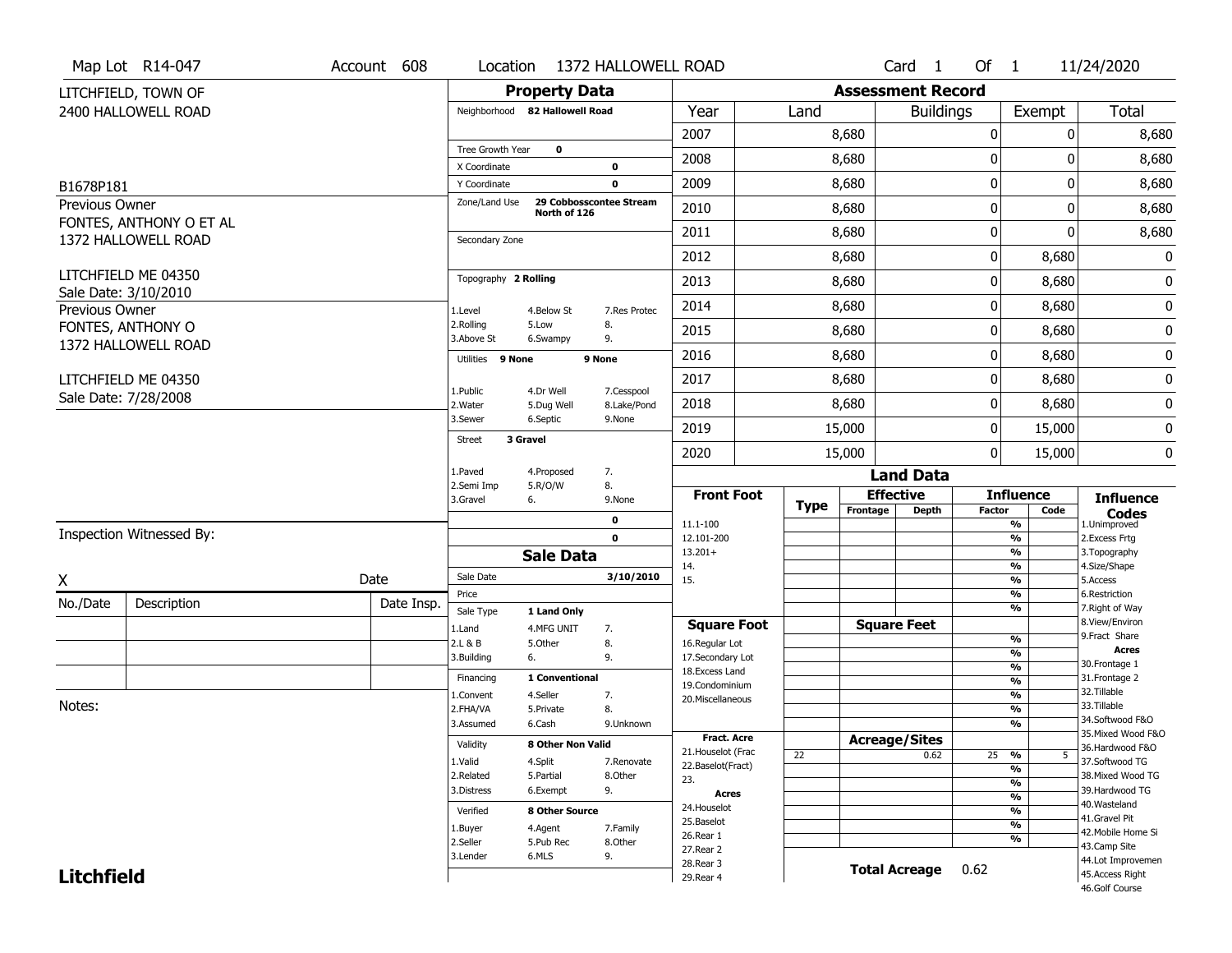|                       |                 |                                                   |                       |                  |            |                                       |               |                        |             |            | <b>Litchfield</b>  |                     |  |                   |        |            |
|-----------------------|-----------------|---------------------------------------------------|-----------------------|------------------|------------|---------------------------------------|---------------|------------------------|-------------|------------|--------------------|---------------------|--|-------------------|--------|------------|
|                       | Map Lot R14-047 |                                                   |                       |                  |            | Account 608                           |               | Location               |             |            |                    | 1372 HALLOWELL ROAD |  | Card <sub>1</sub> | Of $1$ | 11/24/2020 |
| <b>Building Style</b> |                 |                                                   | <b>SF Bsmt Living</b> |                  |            |                                       |               | Layout                 |             |            |                    |                     |  |                   |        |            |
| 0.Uncoded             | 4.Cape          | 8.Log                                             | Fin Bsmt Grade        |                  |            |                                       |               | 1. Typical             | 4.          |            | 7.                 |                     |  |                   |        |            |
| 1.Conv.               | 5.Garrison      | 9.0ther                                           |                       | OPEN-5-CUSTOMIZE |            |                                       |               | 2.Inadeg               | 5.          |            | 8.                 |                     |  |                   |        |            |
| 2.Ranch               | 6.Split         | 10.Tri-Lev                                        | Heat Type             | 100%             |            |                                       |               | 3.                     | 6.          |            | 9.                 |                     |  |                   |        |            |
| 3.R Ranch             | 7.Contemp       | 11.Earth O                                        | 0.Uncoded             |                  | 4.Steam    | 8.Fl/Wall                             |               | Attic                  |             |            |                    |                     |  |                   |        |            |
| <b>Dwelling Units</b> |                 |                                                   | 1.HWBB                |                  | 5.FWA      |                                       | 9.No Heat     | 1.1/4 Fin              | 4.Full Fin  |            | 7.                 |                     |  |                   |        |            |
| Other Units           |                 |                                                   | 2.HWCI                |                  | 6.GravWA   |                                       | 10.Radiant    | 2.1/2 Fin              | 5.Fl/Stair  |            | 8.                 |                     |  |                   |        |            |
| Stories               |                 |                                                   | 3.H Pump              |                  | 7.Electric |                                       | 11.Radiant    | 3.3/4 Fin              | 6.          |            | 9.None             |                     |  |                   |        |            |
| 1.1                   | 4.1.5           | 7.1.25                                            | Cool Type             | 0%               |            |                                       |               | Insulation             |             |            |                    |                     |  |                   |        |            |
| 2.2                   | 5.1.75          | 8.3.5                                             | 1.Refrig              |                  | 4.W&C Air  |                                       | 7.RadHW       | 1.Full                 | 4.Minimal   |            | 7.                 |                     |  |                   |        |            |
| 3.3                   | 6.2.5           | 9.4                                               | 2.Evapor              |                  | 5.Monitor- | 8.                                    |               | 2.Heavy                | 5.Partial   |            | 8.                 |                     |  |                   |        |            |
| <b>Exterior Walls</b> |                 |                                                   | 3.H Pump              |                  | 6.Monitor- | 9.None                                |               | 3.Capped               | 6.          |            | 9.None             |                     |  |                   |        |            |
| 0.Uncoded             | 4.Asbestos      | 8.Concrete                                        | Kitchen Style         |                  |            |                                       |               | Unfinished %           |             |            |                    |                     |  |                   |        |            |
| 1.Wd Clapb            | 5.Stucco        | 9.0ther                                           | 1.Modern              |                  | 4.Obsolete | 7.                                    |               | Grade & Factor         |             |            |                    |                     |  |                   |        |            |
| 2.Vinyl               | 6.Brick         | 10.Wd shin                                        | 2. Typical            | 5.               |            | 8.                                    |               | 1.E Grade              | 4.B Grade   |            | 7.AAA Grad         |                     |  |                   |        |            |
| 3.Compos.             | 7.Stone         | 11.T1-11                                          | 3.Old Type            | 6.               |            | 9.None                                |               | 2.D Grade              |             | 5.A Grade  | 8.M&S              |                     |  |                   |        |            |
| Roof Surface          |                 |                                                   | Bath(s) Style         |                  |            |                                       |               | 3.C Grade              |             | 6.AA Grade | 9.Same             |                     |  |                   |        |            |
| 1.Asphalt             | 4.Composit      | 7.Rolled R                                        | 1.Modern              |                  | 4.Obsolete | 7.                                    |               | SQFT (Footprint)       |             |            |                    |                     |  |                   |        |            |
| 2.Slate               | 5.Wood          | 8.                                                | 2. Typical            | 5.               |            | 8.                                    |               | Condition              |             |            |                    |                     |  |                   |        |            |
| 3.Metal               | 6.Other         | 9.                                                | 3.Old Type            | 6.               |            | 9.None                                |               | 1.Poor                 | 4.Avg       |            | 7.V G              |                     |  |                   |        |            |
| SF Masonry Trim       |                 |                                                   | # Rooms               |                  |            |                                       |               | 2.Fair                 | $5.Avg+$    |            | 8.Exc              |                     |  |                   |        |            |
| OPEN-3-CUSTOM         |                 |                                                   | # Bedrooms            |                  |            |                                       |               | 3.Avg-                 | 6.Good      |            | 9.Same             |                     |  |                   |        |            |
| OPEN-4-CUSTOM         |                 |                                                   | # Full Baths          |                  |            |                                       |               | Phys. % Good           |             |            |                    |                     |  |                   |        |            |
| Year Built            |                 |                                                   | # Half Baths          |                  |            |                                       |               | Funct. % Good          |             |            |                    |                     |  |                   |        |            |
| Year Remodeled        |                 |                                                   | # Addn Fixtures       |                  |            |                                       |               | <b>Functional Code</b> |             |            |                    |                     |  |                   |        |            |
| Foundation            |                 |                                                   | # Fireplaces          |                  |            |                                       |               | 1.Incomp               | 4.Delap     |            | 7.No Power         |                     |  |                   |        |            |
| 1.Concrete            | 4.Wood          | 7.                                                |                       |                  |            |                                       |               | 2.O-Built              | 5.Bsmt      |            | 8.LongTerm         |                     |  |                   |        |            |
| 2.C Block             | 5.Slab          | 8.                                                |                       |                  |            |                                       |               | 3.Damage               |             | 6.Common   | 9.None             |                     |  |                   |        |            |
| 3.Br/Stone            | 6.Piers         | 9.                                                |                       |                  |            |                                       |               | Econ. % Good           |             |            |                    |                     |  |                   |        |            |
| Basement              |                 |                                                   |                       |                  |            |                                       |               | Economic Code          |             |            |                    |                     |  |                   |        |            |
| $1.1/4$ Bmt           | 4.Full Bmt      | 7.                                                |                       |                  |            |                                       |               | 0.None                 |             | 3.No Power | 9.None             |                     |  |                   |        |            |
| 2.1/2 Bmt             | 5.Crawl Sp      | 8.                                                |                       |                  |            |                                       |               | 1.Location             |             | 4.Generate | 8.                 |                     |  |                   |        |            |
| 3.3/4 Bmt             | 6.              | 9.None                                            |                       |                  |            | Software                              |               | 2.Encroach             | 5.Multi-Fa  |            | 9.                 |                     |  |                   |        |            |
| Bsmt Gar # Cars       |                 |                                                   |                       |                  |            |                                       |               | Entrance Code          | $\mathbf 0$ |            |                    |                     |  |                   |        |            |
| Wet Basement          |                 |                                                   |                       |                  |            | A Division of Harris Computer Systems |               | 1.Interior             | 4.Vacant    |            | 7.                 |                     |  |                   |        |            |
| 1.Dry                 | 4.Dirt Flr      | 7.                                                |                       |                  |            |                                       |               | 2.Refusal              |             | 5.Estimate | 8.                 |                     |  |                   |        |            |
| 2.Damp                | 5.              | 8.                                                |                       |                  |            |                                       |               | 3.Informed             | 6.Existing  |            | 9.                 |                     |  |                   |        |            |
| 3.Wet                 | 6.              | 9.                                                |                       |                  |            |                                       |               | Information Code 0     |             |            |                    |                     |  |                   |        |            |
|                       |                 |                                                   |                       |                  |            |                                       |               | 1.0wner                | 4.Agent     |            | 7.Vacant           |                     |  |                   |        |            |
|                       |                 |                                                   |                       |                  |            |                                       |               | 2.Relative             |             | 5.Estimate | 8.                 |                     |  |                   |        |            |
|                       |                 | Date Inspected                                    |                       |                  |            |                                       |               | 3. Tenant              | 6.Other     |            | 9.                 |                     |  |                   |        |            |
|                       |                 | <b>Additions, Outbuildings &amp; Improvements</b> |                       |                  |            |                                       |               |                        |             |            | 1.One Story Fram   |                     |  |                   |        |            |
|                       |                 |                                                   |                       |                  |            |                                       |               |                        |             |            | 2. Two Story Fram  |                     |  |                   |        |            |
| Type                  |                 | Year                                              | Units                 | Grade            | Cond       | Phys.                                 | Funct.        | Sound Value            |             |            | 3. Three Story Fr  |                     |  |                   |        |            |
|                       |                 |                                                   |                       |                  |            | $\%$                                  | $\%$          |                        |             |            | 4.1 & 1/2 Story    |                     |  |                   |        |            |
|                       |                 |                                                   |                       |                  |            | $\frac{0}{0}$                         | $\%$          |                        |             |            | 5.1 & 3/4 Story    |                     |  |                   |        |            |
|                       |                 |                                                   |                       |                  |            | %                                     | $\%$          |                        |             |            | 6.2 & 1/2 Story    |                     |  |                   |        |            |
|                       |                 |                                                   |                       |                  |            |                                       |               |                        |             |            | 21. Open Frame Por |                     |  |                   |        |            |
|                       |                 |                                                   |                       |                  |            | $\frac{0}{6}$                         | $\frac{1}{2}$ |                        |             |            | 22.Encl Frame Por  |                     |  |                   |        |            |
|                       |                 |                                                   |                       |                  |            | $\frac{1}{2}$                         | $\frac{1}{2}$ |                        |             |            | 23. Frame Garage   |                     |  |                   |        |            |
|                       |                 |                                                   |                       |                  |            | $\%$                                  | $\frac{1}{2}$ |                        |             |            | 24.Frame Shed      |                     |  |                   |        |            |
|                       |                 |                                                   |                       |                  |            | $\%$                                  | $\%$          |                        |             |            | 25. Frame Bay Wind |                     |  |                   |        |            |
|                       |                 |                                                   |                       |                  |            |                                       |               |                        |             |            | 26.1SFr Overhang   |                     |  |                   |        |            |
|                       |                 |                                                   |                       |                  |            | $\frac{0}{0}$                         | $\%$          |                        |             |            | 27. Unfin Basement |                     |  |                   |        |            |
|                       |                 |                                                   |                       |                  |            | $\%$                                  | $\%$          |                        |             |            | 28. Unfinished Att |                     |  |                   |        |            |
|                       |                 |                                                   |                       |                  |            | $\%$                                  | $\%$          |                        |             |            | 29. Finished Attic |                     |  |                   |        |            |
|                       |                 |                                                   |                       |                  |            |                                       |               |                        |             |            |                    |                     |  |                   |        |            |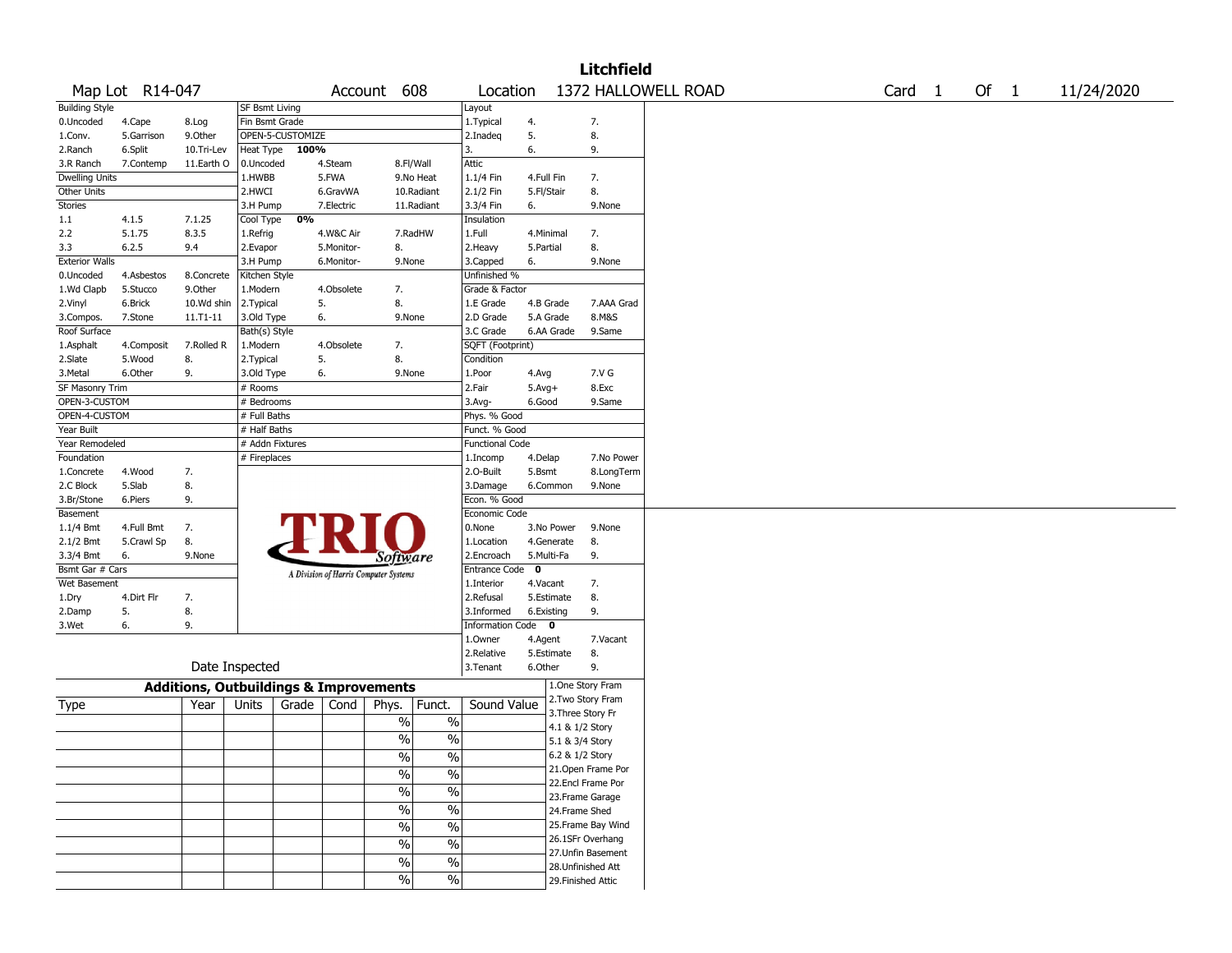| <b>Property Data</b><br><b>Assessment Record</b><br>FLETCHER, KIMBERLY A<br>Total<br>Land<br>Exempt<br>FLETCHER, THOMAS P<br>Neighborhood 82 Hallowell Road<br>Year<br><b>Buildings</b><br>1362 HALLOWELL ROAD<br>2007<br>37,861<br>57,741<br>0<br>95,602<br>LITCHFIELD ME 04350<br>Tree Growth Year<br>$\mathbf 0$<br>2008<br>56,618<br>94,479<br>37,861<br>0<br>X Coordinate<br>$\mathbf 0$<br>2009<br>37,825<br>44,134<br>0<br>81,959<br>$\mathbf 0$<br>Y Coordinate<br>B7339P171 B8564P41 B8919P48 B12023P148<br>Zone/Land Use<br>29 Cobbosscontee Stream<br>Previous Owner<br>2010<br>37,825<br>53,514<br>0<br>91,339<br>North of 126<br>LEVESQUE ERIC M<br>2011<br>90,225<br>64,474<br>0<br>154,699<br>1362 HALLOWELL ROAD<br>Secondary Zone<br>2012<br>0<br>154,699<br>90,225<br>64,474<br>LITCHFIELD ME 04350<br>Topography 2 Rolling<br>2013<br>90,225<br>64,015<br>0<br>154,240<br>Sale Date: 6/26/2015<br>2014<br>90,225<br>63,990<br>0<br>154,215<br>Previous Owner<br>1.Level<br>7.Res Protec<br>4.Below St<br>2.Rolling<br>5.Low<br>8.<br><b>GETCHELL, RODNEY</b><br>2015<br>90,225<br>63,395<br>0<br>153,620<br>3.Above St<br>9.<br>6.Swampy<br>1362 HALLOWELL ROAD<br>2016<br>63,370<br>0<br>153,595<br>90,225<br>Utilities 5 Dug Well<br><b>6 Septic System</b><br>2017<br>90,225<br>62,910<br>20,000<br>LITCHFIELD ME 04350<br>133,135<br>7.Cesspool<br>1.Public<br>4.Dr Well<br>Sale Date: 5/26/2006<br>2018<br>90,225<br>62,753<br>19,200<br>133,778<br>2. Water<br>5.Dug Well<br>8.Lake/Pond<br>3.Sewer<br>6.Septic<br>9.None<br>2019<br>75,800<br>41,000<br>20,000<br>1 Paved<br>Street<br>2020<br>75,800<br>41,000<br>25,000<br>91,800<br>1.Paved<br>4.Proposed<br>7.<br><b>Land Data</b><br>8.<br>2.Semi Imp<br>5.R/O/W<br><b>Front Foot</b><br><b>Effective</b><br><b>Influence</b><br><b>Influence</b><br>3.Gravel<br>6.<br>9.None<br><b>Type</b><br>Frontage<br><b>Depth</b><br><b>Factor</b><br>Code<br><b>Codes</b><br>0<br>11.1-100<br>%<br>1.Unimproved<br>Inspection Witnessed By:<br>$\mathbf 0$<br>$\frac{9}{6}$<br>12.101-200<br>2. Excess Frtg<br>$13.201+$<br>%<br>3. Topography<br><b>Sale Data</b><br>4.Size/Shape<br>%<br>14.<br>Sale Date<br>6/26/2015<br>Date<br>Χ<br>15.<br>$\frac{9}{6}$<br>5.Access<br>Price<br>79,000<br>%<br>6.Restriction<br>No./Date<br>Description<br>Date Insp.<br>%<br>7. Right of Way<br>Sale Type<br>2 Land & Buildings<br>8.View/Environ<br><b>Square Foot</b><br><b>Square Feet</b><br>1.Land<br>4.MFG UNIT<br>7.<br>9. Fract Share<br>$\frac{9}{6}$<br>2.L & B<br>5.Other<br>8.<br>16.Regular Lot<br><b>Acres</b><br>$\frac{9}{6}$<br>3.Building<br>9.<br>17.Secondary Lot<br>6.<br>30. Frontage 1<br>$\overline{\frac{9}{6}}$<br>18.Excess Land<br>9 Unknown<br>31. Frontage 2<br>Financing<br>$\frac{9}{6}$<br>19.Condominium<br>32.Tillable<br>4.Seller<br>$\frac{9}{6}$<br>7.<br>1.Convent<br>20.Miscellaneous<br>Notes:<br>33.Tillable<br>8.<br>$\frac{9}{6}$<br>2.FHA/VA<br>5.Private<br>34.Softwood F&O<br>$\overline{\frac{9}{6}}$<br>3.Assumed<br>6.Cash<br>9.Unknown<br>35. Mixed Wood F&O<br>Fract. Acre<br><b>Acreage/Sites</b> | Map Lot R14-048 | Account 675 | Location | 1362 HALLOWELL ROAD |  | Card <sub>1</sub> | Of $1$ | 11/24/2020 |
|----------------------------------------------------------------------------------------------------------------------------------------------------------------------------------------------------------------------------------------------------------------------------------------------------------------------------------------------------------------------------------------------------------------------------------------------------------------------------------------------------------------------------------------------------------------------------------------------------------------------------------------------------------------------------------------------------------------------------------------------------------------------------------------------------------------------------------------------------------------------------------------------------------------------------------------------------------------------------------------------------------------------------------------------------------------------------------------------------------------------------------------------------------------------------------------------------------------------------------------------------------------------------------------------------------------------------------------------------------------------------------------------------------------------------------------------------------------------------------------------------------------------------------------------------------------------------------------------------------------------------------------------------------------------------------------------------------------------------------------------------------------------------------------------------------------------------------------------------------------------------------------------------------------------------------------------------------------------------------------------------------------------------------------------------------------------------------------------------------------------------------------------------------------------------------------------------------------------------------------------------------------------------------------------------------------------------------------------------------------------------------------------------------------------------------------------------------------------------------------------------------------------------------------------------------------------------------------------------------------------------------------------------------------------------------------------------------------------------------------------------------------------------------------------------------------------------------------------------------------------------------------------------------------------------------------------------------------------------------------------------------------------------------------------------------------------------------------------------------------------|-----------------|-------------|----------|---------------------|--|-------------------|--------|------------|
|                                                                                                                                                                                                                                                                                                                                                                                                                                                                                                                                                                                                                                                                                                                                                                                                                                                                                                                                                                                                                                                                                                                                                                                                                                                                                                                                                                                                                                                                                                                                                                                                                                                                                                                                                                                                                                                                                                                                                                                                                                                                                                                                                                                                                                                                                                                                                                                                                                                                                                                                                                                                                                                                                                                                                                                                                                                                                                                                                                                                                                                                                                                      |                 |             |          |                     |  |                   |        |            |
|                                                                                                                                                                                                                                                                                                                                                                                                                                                                                                                                                                                                                                                                                                                                                                                                                                                                                                                                                                                                                                                                                                                                                                                                                                                                                                                                                                                                                                                                                                                                                                                                                                                                                                                                                                                                                                                                                                                                                                                                                                                                                                                                                                                                                                                                                                                                                                                                                                                                                                                                                                                                                                                                                                                                                                                                                                                                                                                                                                                                                                                                                                                      |                 |             |          |                     |  |                   |        |            |
|                                                                                                                                                                                                                                                                                                                                                                                                                                                                                                                                                                                                                                                                                                                                                                                                                                                                                                                                                                                                                                                                                                                                                                                                                                                                                                                                                                                                                                                                                                                                                                                                                                                                                                                                                                                                                                                                                                                                                                                                                                                                                                                                                                                                                                                                                                                                                                                                                                                                                                                                                                                                                                                                                                                                                                                                                                                                                                                                                                                                                                                                                                                      |                 |             |          |                     |  |                   |        |            |
|                                                                                                                                                                                                                                                                                                                                                                                                                                                                                                                                                                                                                                                                                                                                                                                                                                                                                                                                                                                                                                                                                                                                                                                                                                                                                                                                                                                                                                                                                                                                                                                                                                                                                                                                                                                                                                                                                                                                                                                                                                                                                                                                                                                                                                                                                                                                                                                                                                                                                                                                                                                                                                                                                                                                                                                                                                                                                                                                                                                                                                                                                                                      |                 |             |          |                     |  |                   |        |            |
|                                                                                                                                                                                                                                                                                                                                                                                                                                                                                                                                                                                                                                                                                                                                                                                                                                                                                                                                                                                                                                                                                                                                                                                                                                                                                                                                                                                                                                                                                                                                                                                                                                                                                                                                                                                                                                                                                                                                                                                                                                                                                                                                                                                                                                                                                                                                                                                                                                                                                                                                                                                                                                                                                                                                                                                                                                                                                                                                                                                                                                                                                                                      |                 |             |          |                     |  |                   |        |            |
|                                                                                                                                                                                                                                                                                                                                                                                                                                                                                                                                                                                                                                                                                                                                                                                                                                                                                                                                                                                                                                                                                                                                                                                                                                                                                                                                                                                                                                                                                                                                                                                                                                                                                                                                                                                                                                                                                                                                                                                                                                                                                                                                                                                                                                                                                                                                                                                                                                                                                                                                                                                                                                                                                                                                                                                                                                                                                                                                                                                                                                                                                                                      |                 |             |          |                     |  |                   |        |            |
|                                                                                                                                                                                                                                                                                                                                                                                                                                                                                                                                                                                                                                                                                                                                                                                                                                                                                                                                                                                                                                                                                                                                                                                                                                                                                                                                                                                                                                                                                                                                                                                                                                                                                                                                                                                                                                                                                                                                                                                                                                                                                                                                                                                                                                                                                                                                                                                                                                                                                                                                                                                                                                                                                                                                                                                                                                                                                                                                                                                                                                                                                                                      |                 |             |          |                     |  |                   |        |            |
|                                                                                                                                                                                                                                                                                                                                                                                                                                                                                                                                                                                                                                                                                                                                                                                                                                                                                                                                                                                                                                                                                                                                                                                                                                                                                                                                                                                                                                                                                                                                                                                                                                                                                                                                                                                                                                                                                                                                                                                                                                                                                                                                                                                                                                                                                                                                                                                                                                                                                                                                                                                                                                                                                                                                                                                                                                                                                                                                                                                                                                                                                                                      |                 |             |          |                     |  |                   |        |            |
|                                                                                                                                                                                                                                                                                                                                                                                                                                                                                                                                                                                                                                                                                                                                                                                                                                                                                                                                                                                                                                                                                                                                                                                                                                                                                                                                                                                                                                                                                                                                                                                                                                                                                                                                                                                                                                                                                                                                                                                                                                                                                                                                                                                                                                                                                                                                                                                                                                                                                                                                                                                                                                                                                                                                                                                                                                                                                                                                                                                                                                                                                                                      |                 |             |          |                     |  |                   |        |            |
|                                                                                                                                                                                                                                                                                                                                                                                                                                                                                                                                                                                                                                                                                                                                                                                                                                                                                                                                                                                                                                                                                                                                                                                                                                                                                                                                                                                                                                                                                                                                                                                                                                                                                                                                                                                                                                                                                                                                                                                                                                                                                                                                                                                                                                                                                                                                                                                                                                                                                                                                                                                                                                                                                                                                                                                                                                                                                                                                                                                                                                                                                                                      |                 |             |          |                     |  |                   |        |            |
|                                                                                                                                                                                                                                                                                                                                                                                                                                                                                                                                                                                                                                                                                                                                                                                                                                                                                                                                                                                                                                                                                                                                                                                                                                                                                                                                                                                                                                                                                                                                                                                                                                                                                                                                                                                                                                                                                                                                                                                                                                                                                                                                                                                                                                                                                                                                                                                                                                                                                                                                                                                                                                                                                                                                                                                                                                                                                                                                                                                                                                                                                                                      |                 |             |          |                     |  |                   |        |            |
|                                                                                                                                                                                                                                                                                                                                                                                                                                                                                                                                                                                                                                                                                                                                                                                                                                                                                                                                                                                                                                                                                                                                                                                                                                                                                                                                                                                                                                                                                                                                                                                                                                                                                                                                                                                                                                                                                                                                                                                                                                                                                                                                                                                                                                                                                                                                                                                                                                                                                                                                                                                                                                                                                                                                                                                                                                                                                                                                                                                                                                                                                                                      |                 |             |          |                     |  |                   |        |            |
|                                                                                                                                                                                                                                                                                                                                                                                                                                                                                                                                                                                                                                                                                                                                                                                                                                                                                                                                                                                                                                                                                                                                                                                                                                                                                                                                                                                                                                                                                                                                                                                                                                                                                                                                                                                                                                                                                                                                                                                                                                                                                                                                                                                                                                                                                                                                                                                                                                                                                                                                                                                                                                                                                                                                                                                                                                                                                                                                                                                                                                                                                                                      |                 |             |          |                     |  |                   |        |            |
|                                                                                                                                                                                                                                                                                                                                                                                                                                                                                                                                                                                                                                                                                                                                                                                                                                                                                                                                                                                                                                                                                                                                                                                                                                                                                                                                                                                                                                                                                                                                                                                                                                                                                                                                                                                                                                                                                                                                                                                                                                                                                                                                                                                                                                                                                                                                                                                                                                                                                                                                                                                                                                                                                                                                                                                                                                                                                                                                                                                                                                                                                                                      |                 |             |          |                     |  |                   |        |            |
|                                                                                                                                                                                                                                                                                                                                                                                                                                                                                                                                                                                                                                                                                                                                                                                                                                                                                                                                                                                                                                                                                                                                                                                                                                                                                                                                                                                                                                                                                                                                                                                                                                                                                                                                                                                                                                                                                                                                                                                                                                                                                                                                                                                                                                                                                                                                                                                                                                                                                                                                                                                                                                                                                                                                                                                                                                                                                                                                                                                                                                                                                                                      |                 |             |          |                     |  |                   |        |            |
|                                                                                                                                                                                                                                                                                                                                                                                                                                                                                                                                                                                                                                                                                                                                                                                                                                                                                                                                                                                                                                                                                                                                                                                                                                                                                                                                                                                                                                                                                                                                                                                                                                                                                                                                                                                                                                                                                                                                                                                                                                                                                                                                                                                                                                                                                                                                                                                                                                                                                                                                                                                                                                                                                                                                                                                                                                                                                                                                                                                                                                                                                                                      |                 |             |          |                     |  |                   |        | 96,800     |
|                                                                                                                                                                                                                                                                                                                                                                                                                                                                                                                                                                                                                                                                                                                                                                                                                                                                                                                                                                                                                                                                                                                                                                                                                                                                                                                                                                                                                                                                                                                                                                                                                                                                                                                                                                                                                                                                                                                                                                                                                                                                                                                                                                                                                                                                                                                                                                                                                                                                                                                                                                                                                                                                                                                                                                                                                                                                                                                                                                                                                                                                                                                      |                 |             |          |                     |  |                   |        |            |
|                                                                                                                                                                                                                                                                                                                                                                                                                                                                                                                                                                                                                                                                                                                                                                                                                                                                                                                                                                                                                                                                                                                                                                                                                                                                                                                                                                                                                                                                                                                                                                                                                                                                                                                                                                                                                                                                                                                                                                                                                                                                                                                                                                                                                                                                                                                                                                                                                                                                                                                                                                                                                                                                                                                                                                                                                                                                                                                                                                                                                                                                                                                      |                 |             |          |                     |  |                   |        |            |
|                                                                                                                                                                                                                                                                                                                                                                                                                                                                                                                                                                                                                                                                                                                                                                                                                                                                                                                                                                                                                                                                                                                                                                                                                                                                                                                                                                                                                                                                                                                                                                                                                                                                                                                                                                                                                                                                                                                                                                                                                                                                                                                                                                                                                                                                                                                                                                                                                                                                                                                                                                                                                                                                                                                                                                                                                                                                                                                                                                                                                                                                                                                      |                 |             |          |                     |  |                   |        |            |
|                                                                                                                                                                                                                                                                                                                                                                                                                                                                                                                                                                                                                                                                                                                                                                                                                                                                                                                                                                                                                                                                                                                                                                                                                                                                                                                                                                                                                                                                                                                                                                                                                                                                                                                                                                                                                                                                                                                                                                                                                                                                                                                                                                                                                                                                                                                                                                                                                                                                                                                                                                                                                                                                                                                                                                                                                                                                                                                                                                                                                                                                                                                      |                 |             |          |                     |  |                   |        |            |
|                                                                                                                                                                                                                                                                                                                                                                                                                                                                                                                                                                                                                                                                                                                                                                                                                                                                                                                                                                                                                                                                                                                                                                                                                                                                                                                                                                                                                                                                                                                                                                                                                                                                                                                                                                                                                                                                                                                                                                                                                                                                                                                                                                                                                                                                                                                                                                                                                                                                                                                                                                                                                                                                                                                                                                                                                                                                                                                                                                                                                                                                                                                      |                 |             |          |                     |  |                   |        |            |
|                                                                                                                                                                                                                                                                                                                                                                                                                                                                                                                                                                                                                                                                                                                                                                                                                                                                                                                                                                                                                                                                                                                                                                                                                                                                                                                                                                                                                                                                                                                                                                                                                                                                                                                                                                                                                                                                                                                                                                                                                                                                                                                                                                                                                                                                                                                                                                                                                                                                                                                                                                                                                                                                                                                                                                                                                                                                                                                                                                                                                                                                                                                      |                 |             |          |                     |  |                   |        |            |
|                                                                                                                                                                                                                                                                                                                                                                                                                                                                                                                                                                                                                                                                                                                                                                                                                                                                                                                                                                                                                                                                                                                                                                                                                                                                                                                                                                                                                                                                                                                                                                                                                                                                                                                                                                                                                                                                                                                                                                                                                                                                                                                                                                                                                                                                                                                                                                                                                                                                                                                                                                                                                                                                                                                                                                                                                                                                                                                                                                                                                                                                                                                      |                 |             |          |                     |  |                   |        |            |
|                                                                                                                                                                                                                                                                                                                                                                                                                                                                                                                                                                                                                                                                                                                                                                                                                                                                                                                                                                                                                                                                                                                                                                                                                                                                                                                                                                                                                                                                                                                                                                                                                                                                                                                                                                                                                                                                                                                                                                                                                                                                                                                                                                                                                                                                                                                                                                                                                                                                                                                                                                                                                                                                                                                                                                                                                                                                                                                                                                                                                                                                                                                      |                 |             |          |                     |  |                   |        |            |
|                                                                                                                                                                                                                                                                                                                                                                                                                                                                                                                                                                                                                                                                                                                                                                                                                                                                                                                                                                                                                                                                                                                                                                                                                                                                                                                                                                                                                                                                                                                                                                                                                                                                                                                                                                                                                                                                                                                                                                                                                                                                                                                                                                                                                                                                                                                                                                                                                                                                                                                                                                                                                                                                                                                                                                                                                                                                                                                                                                                                                                                                                                                      |                 |             |          |                     |  |                   |        |            |
|                                                                                                                                                                                                                                                                                                                                                                                                                                                                                                                                                                                                                                                                                                                                                                                                                                                                                                                                                                                                                                                                                                                                                                                                                                                                                                                                                                                                                                                                                                                                                                                                                                                                                                                                                                                                                                                                                                                                                                                                                                                                                                                                                                                                                                                                                                                                                                                                                                                                                                                                                                                                                                                                                                                                                                                                                                                                                                                                                                                                                                                                                                                      |                 |             |          |                     |  |                   |        |            |
|                                                                                                                                                                                                                                                                                                                                                                                                                                                                                                                                                                                                                                                                                                                                                                                                                                                                                                                                                                                                                                                                                                                                                                                                                                                                                                                                                                                                                                                                                                                                                                                                                                                                                                                                                                                                                                                                                                                                                                                                                                                                                                                                                                                                                                                                                                                                                                                                                                                                                                                                                                                                                                                                                                                                                                                                                                                                                                                                                                                                                                                                                                                      |                 |             |          |                     |  |                   |        |            |
|                                                                                                                                                                                                                                                                                                                                                                                                                                                                                                                                                                                                                                                                                                                                                                                                                                                                                                                                                                                                                                                                                                                                                                                                                                                                                                                                                                                                                                                                                                                                                                                                                                                                                                                                                                                                                                                                                                                                                                                                                                                                                                                                                                                                                                                                                                                                                                                                                                                                                                                                                                                                                                                                                                                                                                                                                                                                                                                                                                                                                                                                                                                      |                 |             |          |                     |  |                   |        |            |
|                                                                                                                                                                                                                                                                                                                                                                                                                                                                                                                                                                                                                                                                                                                                                                                                                                                                                                                                                                                                                                                                                                                                                                                                                                                                                                                                                                                                                                                                                                                                                                                                                                                                                                                                                                                                                                                                                                                                                                                                                                                                                                                                                                                                                                                                                                                                                                                                                                                                                                                                                                                                                                                                                                                                                                                                                                                                                                                                                                                                                                                                                                                      |                 |             |          |                     |  |                   |        |            |
|                                                                                                                                                                                                                                                                                                                                                                                                                                                                                                                                                                                                                                                                                                                                                                                                                                                                                                                                                                                                                                                                                                                                                                                                                                                                                                                                                                                                                                                                                                                                                                                                                                                                                                                                                                                                                                                                                                                                                                                                                                                                                                                                                                                                                                                                                                                                                                                                                                                                                                                                                                                                                                                                                                                                                                                                                                                                                                                                                                                                                                                                                                                      |                 |             |          |                     |  |                   |        |            |
|                                                                                                                                                                                                                                                                                                                                                                                                                                                                                                                                                                                                                                                                                                                                                                                                                                                                                                                                                                                                                                                                                                                                                                                                                                                                                                                                                                                                                                                                                                                                                                                                                                                                                                                                                                                                                                                                                                                                                                                                                                                                                                                                                                                                                                                                                                                                                                                                                                                                                                                                                                                                                                                                                                                                                                                                                                                                                                                                                                                                                                                                                                                      |                 |             |          |                     |  |                   |        |            |
|                                                                                                                                                                                                                                                                                                                                                                                                                                                                                                                                                                                                                                                                                                                                                                                                                                                                                                                                                                                                                                                                                                                                                                                                                                                                                                                                                                                                                                                                                                                                                                                                                                                                                                                                                                                                                                                                                                                                                                                                                                                                                                                                                                                                                                                                                                                                                                                                                                                                                                                                                                                                                                                                                                                                                                                                                                                                                                                                                                                                                                                                                                                      |                 |             |          |                     |  |                   |        |            |
| Validity<br>1 Arms Length Sale<br>36.Hardwood F&O<br>21. Houselot (Frac<br>21<br>0.50<br>90<br>%<br>7                                                                                                                                                                                                                                                                                                                                                                                                                                                                                                                                                                                                                                                                                                                                                                                                                                                                                                                                                                                                                                                                                                                                                                                                                                                                                                                                                                                                                                                                                                                                                                                                                                                                                                                                                                                                                                                                                                                                                                                                                                                                                                                                                                                                                                                                                                                                                                                                                                                                                                                                                                                                                                                                                                                                                                                                                                                                                                                                                                                                                |                 |             |          |                     |  |                   |        |            |
| 1.Valid<br>4.Split<br>37.Softwood TG<br>7.Renovate<br>22.Baselot(Fract)<br>30<br>0.25<br>100<br>$\frac{9}{6}$<br>$\mathbf 0$                                                                                                                                                                                                                                                                                                                                                                                                                                                                                                                                                                                                                                                                                                                                                                                                                                                                                                                                                                                                                                                                                                                                                                                                                                                                                                                                                                                                                                                                                                                                                                                                                                                                                                                                                                                                                                                                                                                                                                                                                                                                                                                                                                                                                                                                                                                                                                                                                                                                                                                                                                                                                                                                                                                                                                                                                                                                                                                                                                                         |                 |             |          |                     |  |                   |        |            |
| 38. Mixed Wood TG<br>2.Related<br>5.Partial<br>8.Other<br>23.<br>100<br>$\frac{9}{6}$<br>26<br>0.34<br>0                                                                                                                                                                                                                                                                                                                                                                                                                                                                                                                                                                                                                                                                                                                                                                                                                                                                                                                                                                                                                                                                                                                                                                                                                                                                                                                                                                                                                                                                                                                                                                                                                                                                                                                                                                                                                                                                                                                                                                                                                                                                                                                                                                                                                                                                                                                                                                                                                                                                                                                                                                                                                                                                                                                                                                                                                                                                                                                                                                                                             |                 |             |          |                     |  |                   |        |            |
| 39.Hardwood TG<br>3.Distress<br>6.Exempt<br>9.<br>Acres<br>$\overline{44}$<br>85<br>$\frac{9}{6}$<br>1.00<br>$\Omega$<br>40. Wasteland                                                                                                                                                                                                                                                                                                                                                                                                                                                                                                                                                                                                                                                                                                                                                                                                                                                                                                                                                                                                                                                                                                                                                                                                                                                                                                                                                                                                                                                                                                                                                                                                                                                                                                                                                                                                                                                                                                                                                                                                                                                                                                                                                                                                                                                                                                                                                                                                                                                                                                                                                                                                                                                                                                                                                                                                                                                                                                                                                                               |                 |             |          |                     |  |                   |        |            |
| 24. Houselot<br><b>5 Public Record</b><br>%<br>Verified<br>41.Gravel Pit                                                                                                                                                                                                                                                                                                                                                                                                                                                                                                                                                                                                                                                                                                                                                                                                                                                                                                                                                                                                                                                                                                                                                                                                                                                                                                                                                                                                                                                                                                                                                                                                                                                                                                                                                                                                                                                                                                                                                                                                                                                                                                                                                                                                                                                                                                                                                                                                                                                                                                                                                                                                                                                                                                                                                                                                                                                                                                                                                                                                                                             |                 |             |          |                     |  |                   |        |            |
| 25.Baselot<br>$\frac{9}{6}$<br>1.Buyer<br>4.Agent<br>7.Family<br>42. Mobile Home Si<br>26.Rear 1                                                                                                                                                                                                                                                                                                                                                                                                                                                                                                                                                                                                                                                                                                                                                                                                                                                                                                                                                                                                                                                                                                                                                                                                                                                                                                                                                                                                                                                                                                                                                                                                                                                                                                                                                                                                                                                                                                                                                                                                                                                                                                                                                                                                                                                                                                                                                                                                                                                                                                                                                                                                                                                                                                                                                                                                                                                                                                                                                                                                                     |                 |             |          |                     |  |                   |        |            |
| %<br>2.Seller<br>5.Pub Rec<br>8.Other<br>43.Camp Site<br>27.Rear 2                                                                                                                                                                                                                                                                                                                                                                                                                                                                                                                                                                                                                                                                                                                                                                                                                                                                                                                                                                                                                                                                                                                                                                                                                                                                                                                                                                                                                                                                                                                                                                                                                                                                                                                                                                                                                                                                                                                                                                                                                                                                                                                                                                                                                                                                                                                                                                                                                                                                                                                                                                                                                                                                                                                                                                                                                                                                                                                                                                                                                                                   |                 |             |          |                     |  |                   |        |            |
| 6.MLS<br>9.<br>3.Lender<br>44.Lot Improvemen<br>28. Rear 3<br><b>Total Acreage</b><br>1.09                                                                                                                                                                                                                                                                                                                                                                                                                                                                                                                                                                                                                                                                                                                                                                                                                                                                                                                                                                                                                                                                                                                                                                                                                                                                                                                                                                                                                                                                                                                                                                                                                                                                                                                                                                                                                                                                                                                                                                                                                                                                                                                                                                                                                                                                                                                                                                                                                                                                                                                                                                                                                                                                                                                                                                                                                                                                                                                                                                                                                           |                 |             |          |                     |  |                   |        |            |
| <b>Litchfield</b><br>45.Access Right<br>29. Rear 4<br>46.Golf Course                                                                                                                                                                                                                                                                                                                                                                                                                                                                                                                                                                                                                                                                                                                                                                                                                                                                                                                                                                                                                                                                                                                                                                                                                                                                                                                                                                                                                                                                                                                                                                                                                                                                                                                                                                                                                                                                                                                                                                                                                                                                                                                                                                                                                                                                                                                                                                                                                                                                                                                                                                                                                                                                                                                                                                                                                                                                                                                                                                                                                                                 |                 |             |          |                     |  |                   |        |            |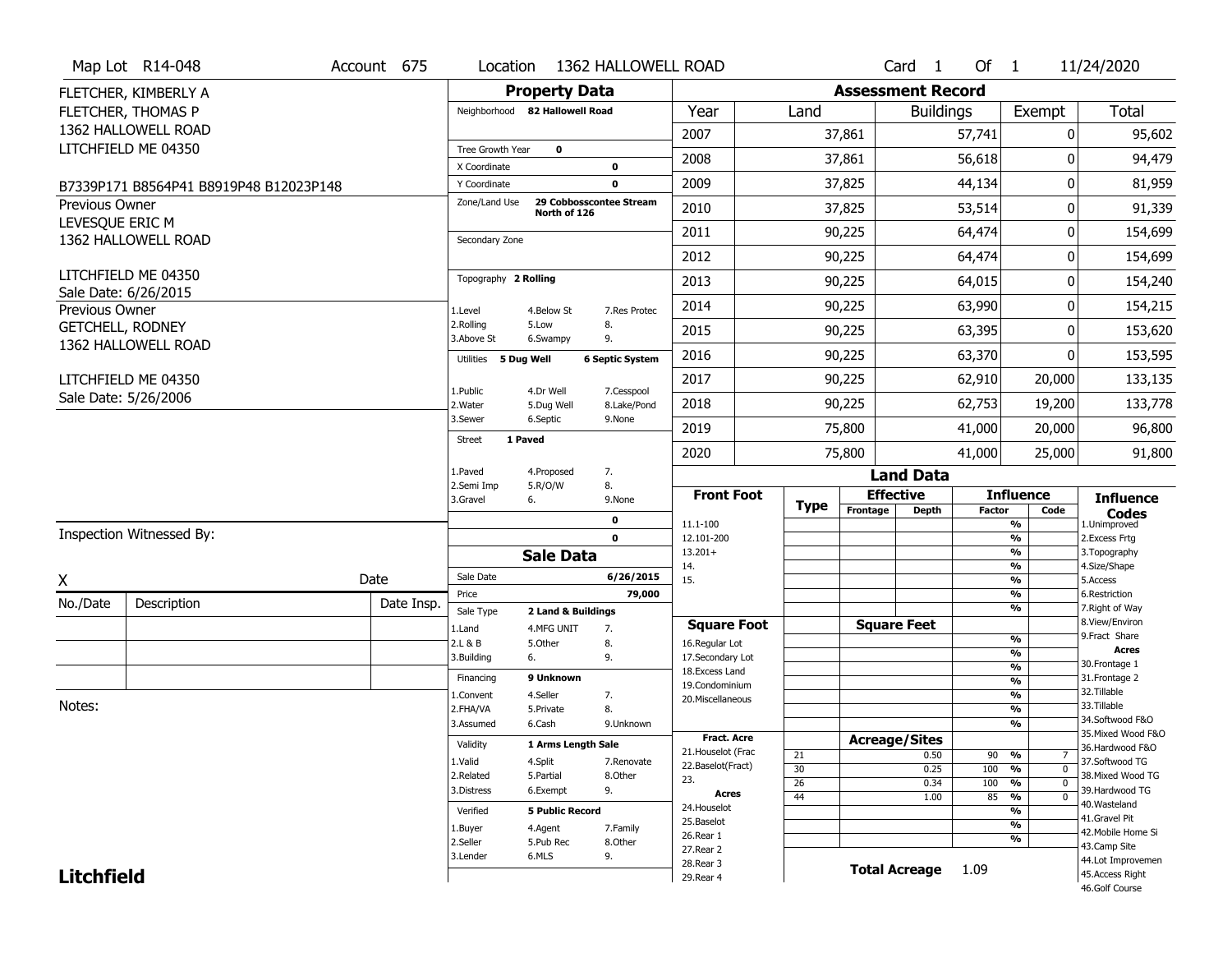|                       |                   |            |                                                   |                  |                                       |             |                       |                             |           |             | <b>Litchfield</b>   |                |                |         |      |      |                    |          |            |
|-----------------------|-------------------|------------|---------------------------------------------------|------------------|---------------------------------------|-------------|-----------------------|-----------------------------|-----------|-------------|---------------------|----------------|----------------|---------|------|------|--------------------|----------|------------|
|                       | Map Lot R14-048   |            |                                                   |                  |                                       | Account 675 |                       | Location                    |           |             | 1362 HALLOWELL ROAD |                |                |         | Card | -1   | Of<br>$\mathbf{1}$ |          | 11/24/2020 |
| <b>Building Style</b> |                   |            | SF Bsmt Living                                    |                  |                                       |             |                       | Layout                      |           |             |                     |                |                |         |      |      |                    |          |            |
| 0.Uncoded             | 4.Cape            | 8.Log      | Fin Bsmt Grade                                    |                  |                                       |             |                       | 1.Typical                   | 4.        |             | 7.                  |                |                |         |      |      |                    | 12.0'    |            |
| 1.Conv.               | 5.Garrison        | 9.Other    |                                                   | OPEN-5-CUSTOMIZE |                                       |             |                       | 2.Inadeq                    | 5.        |             | 8.                  |                |                |         |      |      |                    | SHED     |            |
| 2.Ranch               | 6.Split           | 10.Tri-Lev | Heat Type                                         | 100%             |                                       |             |                       | 3.                          | 6.        |             | 9.                  |                |                |         |      |      |                    | 16.0'    |            |
| 3.R Ranch             | 7.Contemp         | 11.Earth O | 0.Uncoded                                         |                  | 4.Steam                               |             | 8.Fl/Wall             | Attic                       |           |             |                     |                |                |         |      |      |                    |          |            |
| <b>Dwelling Units</b> |                   |            | 1.HWBB                                            |                  | 5.FWA                                 |             | 9.No Heat             | 1.1/4 Fin                   |           | 4.Full Fin  | 7.                  |                |                |         |      |      |                    | SV \$800 |            |
| Other Units           |                   |            | 2.HWCI                                            |                  | 6.GravWA                              |             | 10.Radiant            | 2.1/2 Fin                   |           | 5.Fl/Stair  | 8.                  |                |                |         |      |      |                    |          |            |
| <b>Stories</b>        |                   |            | 3.H Pump                                          |                  | 7.Electric                            |             | 11.Radiant            | 3.3/4 Fin                   | 6.        |             | 9.None              |                |                |         |      |      |                    |          |            |
| 1.1                   | 4.1.5             | 7.1.25     | Cool Type                                         | 0%               |                                       |             |                       | Insulation                  |           |             |                     |                |                |         |      |      |                    |          |            |
| 2.2                   | 5.1.75            | 8.3.5      | 1.Refrig                                          |                  | 4.W&C Air                             |             | 7.RadHW               | 1.Full                      |           | 4.Minimal   | 7.                  |                |                |         |      |      |                    |          |            |
| 3.3                   | 6.2.5             | 9.4        | 2.Evapor                                          |                  | 5.Monitor-                            | 8.          |                       | 2.Heavy                     | 5.Partial |             | 8.                  |                |                |         |      |      |                    |          |            |
| <b>Exterior Walls</b> |                   |            | 3.H Pump                                          |                  | 6.Monitor-                            |             | 9.None                | 3.Capped                    | 6.        |             | 9.None              |                |                | 1989    |      |      |                    |          |            |
| 0.Uncoded             | 4.Asbestos        | 8.Concrete | Kitchen Style                                     |                  |                                       |             |                       | Unfinished %                |           |             |                     |                |                |         |      |      |                    |          |            |
| 1.Wd Clapb            | 5.Stucco          | 9.Other    | 1.Modern                                          |                  | 4.Obsolete                            | 7.          |                       | Grade & Factor              |           |             |                     |                |                | MH/SLAB | 16.0 |      |                    |          |            |
| 2.Vinyl               | 6.Brick           | 10.Wd shin | 2. Typical                                        |                  | 5.                                    | 8.          |                       | 1.E Grade                   |           | 4.B Grade   | 7.AAA Grad          |                |                |         |      |      |                    |          |            |
| 3.Compos.             | 7.Stone           | 11.T1-11   | 3.Old Type                                        |                  | 6.                                    |             | 9.None                | 2.D Grade                   |           | 5.A Grade   | 8.M&S               |                |                |         | 1sFr |      |                    |          |            |
| Roof Surface          |                   |            | Bath(s) Style                                     |                  |                                       |             |                       | 3.C Grade                   |           | 6.AA Grade  | 9.Same              |                | $10.0^{\circ}$ | 64.0    |      |      |                    |          |            |
| 1.Asphalt             | 4.Composit        | 7.Rolled R | 1.Modern                                          |                  | 4.Obsolete                            | 7.          |                       | SQFT (Footprint)            |           |             |                     |                |                |         |      | 22.0 |                    |          |            |
| 2.Slate               | 5.Wood            | 8.         | 2. Typical                                        |                  | 5.                                    | 8.          |                       | Condition                   |           |             |                     | $12.0^{\circ}$ | EP             |         |      |      | GARAGE             |          |            |
| 3.Metal               | 6.Other           | 9.         | 3.Old Type                                        |                  | 6.                                    |             | 9.None                | 1.Poor                      | 4.Avg     |             | 7.V G               |                |                |         |      |      |                    | 30.0'    |            |
| SF Masonry Trim       |                   |            | # Rooms                                           |                  |                                       |             |                       | 2.Fair                      | $5.Avg+$  |             | 8.Exc               |                |                |         |      |      |                    |          |            |
| OPEN-3-CUSTOM         |                   |            | # Bedrooms                                        |                  |                                       |             |                       | 3.Avg-                      | 6.Good    |             | 9.Same              | 8.0            | WD             |         |      |      |                    |          |            |
| OPEN-4-CUSTOM         |                   |            | # Full Baths                                      |                  |                                       |             |                       | Phys. % Good                |           |             |                     |                |                |         |      |      |                    |          |            |
| Year Built            |                   |            | # Half Baths                                      |                  |                                       |             |                       | Funct. % Good               |           |             |                     |                |                |         |      |      |                    |          |            |
| Year Remodeled        |                   |            |                                                   | # Addn Fixtures  |                                       |             |                       | <b>Functional Code</b>      |           |             |                     |                | 6.0'           |         |      |      | 24.0               |          |            |
| Foundation            |                   |            | # Fireplaces                                      |                  |                                       |             |                       | 1.Incomp                    | 4.Delap   |             | 7.No Power          |                |                |         |      |      |                    |          |            |
| 1.Concrete            | 4.Wood            | 7.         |                                                   |                  |                                       |             |                       | 2.O-Built                   | 5.Bsmt    |             | 8.LongTerm          |                |                |         |      |      |                    |          |            |
| 2.C Block             | 5.Slab            | 8.         |                                                   |                  |                                       |             |                       | 3.Damage                    |           | 6.Common    | 9.None              |                |                |         |      |      |                    |          |            |
| 3.Br/Stone            | 6.Piers           | 9.         |                                                   |                  |                                       |             |                       | Econ. % Good                |           |             |                     |                |                | 14.0'   |      |      |                    |          |            |
| Basement              |                   |            |                                                   |                  |                                       |             |                       | Economic Code               |           |             |                     |                |                |         |      |      |                    |          |            |
| 1.1/4 Bmt             | 4.Full Bmt        | 7.         |                                                   |                  |                                       |             |                       | 0.None                      |           | 3.No Power  | 9.None              |                |                |         |      |      |                    |          |            |
| 2.1/2 Bmt             | 5.Crawl Sp        | 8.         |                                                   |                  |                                       |             |                       | 1.Location                  |           | 4.Generate  | 8.                  |                |                |         |      |      |                    |          |            |
| 3.3/4 Bmt             | 6.                | 9.None     |                                                   |                  |                                       |             | Software              | 2.Encroach                  |           | 5.Multi-Fa  | 9.                  |                |                |         |      |      |                    |          |            |
| Bsmt Gar # Cars       |                   |            |                                                   |                  | A Division of Harris Computer Systems |             |                       | Entrance Code               |           | 5 Estimated |                     |                |                |         |      |      |                    |          |            |
| Wet Basement          |                   |            |                                                   |                  |                                       |             |                       | 1.Interior                  |           | 4.Vacant    | 7.                  |                |                |         |      |      |                    |          |            |
| 1.Dry                 | 4.Dirt Flr        | 7.         |                                                   |                  |                                       |             |                       | 2.Refusal                   |           | 5.Estimate  | 8.                  |                |                |         |      |      |                    |          |            |
| 2.Damp                | 5.                | 8.         |                                                   |                  |                                       |             |                       | 3.Informed                  |           | 6.Existing  | 9.                  |                |                |         |      |      |                    |          |            |
| 3.Wet                 | 6.                | 9.         |                                                   |                  |                                       |             |                       | Information Code 5 Estimate |           |             |                     |                |                |         |      |      |                    |          |            |
|                       |                   |            |                                                   |                  |                                       |             |                       | 1.0wner                     | 4.Agent   |             | 7.Vacant            |                |                |         |      |      |                    |          |            |
|                       |                   |            |                                                   |                  |                                       |             |                       | 2.Relative                  |           | 5.Estimate  | 8.                  |                |                |         |      |      |                    |          |            |
|                       |                   |            | Date Inspected 9/18/2018                          |                  |                                       |             |                       | 3. Tenant                   | 6.Other   |             | 9.                  |                |                |         |      |      |                    |          |            |
|                       |                   |            | <b>Additions, Outbuildings &amp; Improvements</b> |                  |                                       |             |                       |                             |           |             | 1.One Story Fram    |                |                |         |      |      |                    |          |            |
| Type                  |                   | Year       | Units                                             | Grade            | Cond                                  |             | Phys.   Funct.        | Sound Value                 |           |             | 2. Two Story Fram   |                |                |         |      |      |                    |          |            |
| 998 14 MFG UNIT       |                   |            |                                                   |                  |                                       |             |                       |                             |           |             | 3. Three Story Fr   |                |                |         |      |      |                    |          |            |
|                       |                   | 1989       | 14x64                                             | 3 100            | 3                                     | 10          | $%100$ %              |                             |           |             | 4.1 & 1/2 Story     |                |                |         |      |      |                    |          |            |
| 22 Encl Frame         |                   | 1989       | 120                                               | 2 100            | 3                                     | 10          | $%100$ %              |                             |           |             | 5.1 & 3/4 Story     |                |                |         |      |      |                    |          |            |
| 68 Wood Deck/s        |                   | 1989       | 48                                                | 2 100            | $\overline{3}$                        | 0           | $\frac{9}{6}$ 100 %   |                             |           |             | 6.2 & 1/2 Story     |                |                |         |      |      |                    |          |            |
|                       | 1 One Story Frame | 1989       | 352                                               | 1 100            | 3                                     | 10          | % 100 %               |                             |           |             | 21. Open Frame Por  |                |                |         |      |      |                    |          |            |
|                       |                   |            |                                                   |                  |                                       |             |                       |                             |           |             | 22.Encl Frame Por   |                |                |         |      |      |                    |          |            |
| 23 Frame Garage       |                   | 1989       | 720                                               | 3 100            | 13                                    | 0           | % 100 %               |                             |           |             | 23. Frame Garage    |                |                |         |      |      |                    |          |            |
| 24 Frame Shed         |                   | 0          |                                                   |                  |                                       |             | $\frac{1}{2}$         | % 800                       |           |             | 24.Frame Shed       |                |                |         |      |      |                    |          |            |
| 101 Conc Slab         |                   | 1989       | 896                                               | 9100             | 3                                     | 10          | % 100 %               |                             |           |             | 25. Frame Bay Wind  |                |                |         |      |      |                    |          |            |
|                       |                   |            |                                                   |                  |                                       |             | $\%$<br>$\%$          |                             |           |             | 26.1SFr Overhang    |                |                |         |      |      |                    |          |            |
|                       |                   |            |                                                   |                  |                                       |             |                       |                             |           |             | 27.Unfin Basement   |                |                |         |      |      |                    |          |            |
|                       |                   |            |                                                   |                  |                                       |             | $\frac{1}{2}$<br>$\%$ |                             |           |             | 28. Unfinished Att  |                |                |         |      |      |                    |          |            |
|                       |                   |            |                                                   |                  |                                       |             | $\frac{1}{2}$<br>$\%$ |                             |           |             | 29. Finished Attic  |                |                |         |      |      |                    |          |            |
|                       |                   |            |                                                   |                  |                                       |             |                       |                             |           |             |                     |                |                |         |      |      |                    |          |            |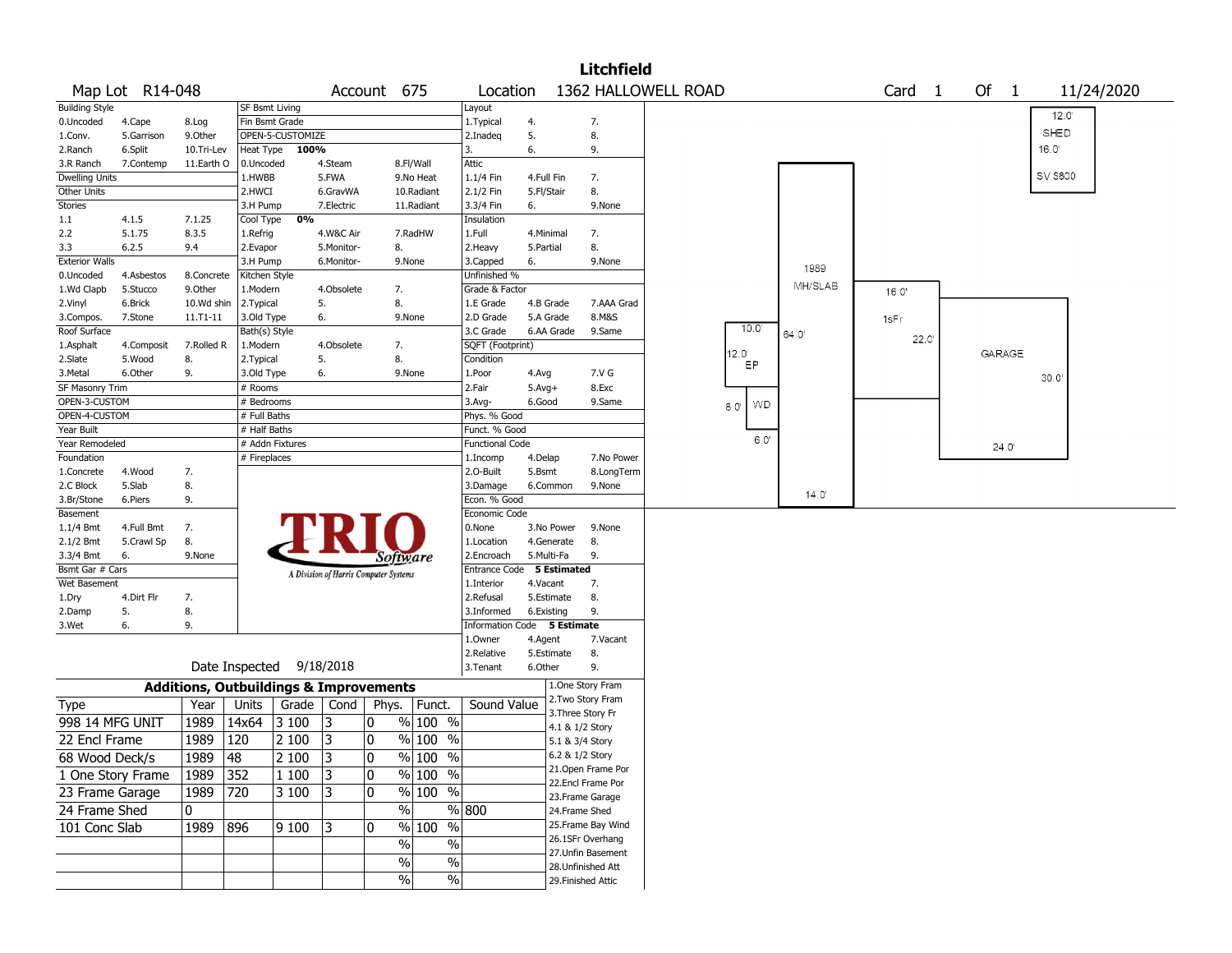|                       | Map Lot R14-051                             | Account 609 | Location                       |                                  | 1378 HALLOWELL ROAD    |                                         |             |                          | Card <sub>1</sub> | Of $1$        |                                      | 11/24/2020                            |
|-----------------------|---------------------------------------------|-------------|--------------------------------|----------------------------------|------------------------|-----------------------------------------|-------------|--------------------------|-------------------|---------------|--------------------------------------|---------------------------------------|
|                       | PELLETIER, THOMAS                           |             |                                | <b>Property Data</b>             |                        |                                         |             | <b>Assessment Record</b> |                   |               |                                      |                                       |
| PELLETIER, VICKI L    |                                             |             | Neighborhood 82 Hallowell Road |                                  |                        | Year                                    | Land        |                          | <b>Buildings</b>  |               | Exempt                               | <b>Total</b>                          |
|                       | 1378 HALLOWELL RD                           |             |                                |                                  |                        | 2007                                    |             | 32,000                   |                   | 115,935       | 13,000                               | 134,935                               |
|                       | LITCHFIELD ME 04350                         |             | Tree Growth Year               | $\mathbf 0$                      |                        |                                         |             |                          |                   |               |                                      |                                       |
|                       |                                             |             | X Coordinate                   |                                  | 0                      | 2008                                    |             | 39,774                   |                   | 115,888       | 12,350                               | 143,312                               |
|                       | B1678P181 B6110P2 B10096P177                |             | Y Coordinate                   |                                  | $\mathbf 0$            | 2009                                    |             | 39,750                   |                   | 110,558       | 9,500                                | 140,808                               |
| <b>Previous Owner</b> | PELLETIER, THOMAS & MYSTI                   |             | Zone/Land Use                  | 14 Cobbosscontee Stream          |                        | 2010                                    |             | 39,750                   |                   | 113,781       | 10,000                               | 143,531                               |
|                       | 1378 HALLOWELL ROAD                         |             | Secondary Zone                 |                                  |                        | 2011                                    |             | 42,150                   |                   | 95,627        | 10,000                               | 127,777                               |
|                       |                                             |             |                                |                                  |                        | 2012                                    |             | 42,150                   |                   | 95,627        | 10,000                               | 127,777                               |
|                       | LITCHFIELD ME 04350<br>Sale Date: 6/02/2009 |             | Topography 2 Rolling           |                                  |                        | 2013                                    |             | 42,150                   |                   | 94,509        | 10,000                               | 126,659                               |
|                       |                                             |             | 1.Level                        | 4.Below St                       | 7.Res Protec           | 2014                                    |             | 42,150                   |                   | 93,125        | 10,000                               | 125,275                               |
|                       |                                             |             | 2.Rolling<br>3.Above St        | 5.Low<br>6.Swampy                | 8.<br>9.               | 2015                                    |             | 42,150                   |                   | 92,881        | 10,000                               | 125,031                               |
|                       |                                             |             | Utilities 5 Dug Well           |                                  | <b>6 Septic System</b> | 2016                                    |             | 42,150                   |                   | 91,489        | 15,000                               | 118,639                               |
|                       |                                             |             | 1.Public                       | 4.Dr Well                        | 7.Cesspool             | 2017                                    |             | 42,150                   |                   | 90,369        | 20,000                               | 112,519                               |
|                       |                                             |             | 2. Water                       | 5.Dug Well                       | 8.Lake/Pond            | 2018                                    |             | 42,150                   |                   | 89,859        | 19,200                               | 112,809                               |
|                       |                                             |             | 3.Sewer                        | 6.Septic                         | 9.None                 | 2019                                    |             | 51,700                   |                   | 84,400        | 20,000                               | 116,100                               |
|                       |                                             |             | 1 Paved<br><b>Street</b>       |                                  |                        | 2020                                    |             | 51,700                   |                   | 84,400        | 25,000                               | 111,100                               |
|                       |                                             |             | 1.Paved<br>2.Semi Imp          | 4.Proposed<br>5.R/O/W            | 7.<br>8.               |                                         |             |                          | <b>Land Data</b>  |               |                                      |                                       |
|                       |                                             |             | 3.Gravel                       | 6.                               | 9.None                 | <b>Front Foot</b>                       | <b>Type</b> | <b>Effective</b>         |                   |               | <b>Influence</b>                     | <b>Influence</b>                      |
|                       |                                             |             |                                |                                  | 0                      | 11.1-100                                |             | Frontage                 | <b>Depth</b>      | <b>Factor</b> | Code<br>%                            | <b>Codes</b><br>1.Unimproved          |
|                       | Inspection Witnessed By:                    |             |                                |                                  | $\mathbf 0$            | 12.101-200                              |             |                          |                   |               | $\frac{9}{6}$                        | 2. Excess Frtg                        |
|                       |                                             |             |                                | <b>Sale Data</b>                 |                        | $13.201+$<br>14.                        |             |                          |                   |               | %<br>%                               | 3. Topography<br>4.Size/Shape         |
| X                     |                                             | Date        | Sale Date                      |                                  | 6/02/2009              | 15.                                     |             |                          |                   |               | %                                    | 5.Access                              |
| No./Date              | Description                                 | Date Insp.  | Price                          |                                  | 165,000                |                                         |             |                          |                   |               | %<br>%                               | 6.Restriction<br>7. Right of Way      |
|                       |                                             |             | Sale Type<br>1.Land            | 2 Land & Buildings<br>4.MFG UNIT | 7.                     | <b>Square Foot</b>                      |             | <b>Square Feet</b>       |                   |               |                                      | 8.View/Environ                        |
|                       |                                             |             | 2.L & B                        | 5.Other                          | 8.                     | 16.Regular Lot                          |             |                          |                   |               | %                                    | 9.Fract Share<br><b>Acres</b>         |
|                       |                                             |             | 3.Building                     | 6.                               | 9.                     | 17.Secondary Lot                        |             |                          |                   |               | $\frac{9}{6}$<br>$\frac{9}{6}$       | 30.Frontage 1                         |
|                       |                                             |             | Financing                      | 9 Unknown                        |                        | 18. Excess Land<br>19.Condominium       |             |                          |                   |               | $\frac{9}{6}$                        | 31. Frontage 2                        |
|                       |                                             |             | 1.Convent                      | 4.Seller                         | 7.                     | 20.Miscellaneous                        |             |                          |                   |               | $\frac{9}{6}$                        | 32.Tillable                           |
| Notes:                |                                             |             | 2.FHA/VA                       | 5.Private                        | 8.                     |                                         |             |                          |                   |               | $\frac{9}{6}$                        | 33.Tillable                           |
|                       |                                             |             | 3.Assumed                      | 6.Cash                           | 9.Unknown              |                                         |             |                          |                   |               | $\overline{\frac{9}{6}}$             | 34.Softwood F&O<br>35. Mixed Wood F&O |
|                       |                                             |             | Validity                       | <b>3 Distressed Sale</b>         |                        | <b>Fract. Acre</b>                      |             | <b>Acreage/Sites</b>     |                   |               |                                      | 36.Hardwood F&O                       |
|                       |                                             |             | 1.Valid                        | 4.Split                          | 7.Renovate             | 21. Houselot (Frac<br>22.Baselot(Fract) | 21          |                          | 0.50              | 50 %          | 3                                    | 37.Softwood TG                        |
|                       |                                             |             | 2.Related                      | 5.Partial                        | 8.Other                | 23.                                     | 26<br>44    |                          | 0.56<br>1.00      | 100<br>100    | %<br>$\mathbf 0$<br>%<br>$\mathbf 0$ | 38. Mixed Wood TG                     |
|                       |                                             |             | 3.Distress                     | 6.Exempt                         | 9.                     | <b>Acres</b>                            |             |                          |                   |               | %                                    | 39.Hardwood TG                        |
|                       |                                             |             | Verified                       | <b>5 Public Record</b>           |                        | 24. Houselot                            |             |                          |                   |               | %                                    | 40. Wasteland                         |
|                       |                                             |             | 1.Buyer                        | 4.Agent                          | 7.Family               | 25.Baselot                              |             |                          |                   |               | $\frac{9}{6}$                        | 41.Gravel Pit<br>42. Mobile Home Si   |
|                       |                                             |             | 2.Seller                       | 5.Pub Rec                        | 8.Other                | 26.Rear 1                               |             |                          |                   |               | %                                    | 43.Camp Site                          |
|                       |                                             |             | 3.Lender                       | 6.MLS                            | 9.                     | 27.Rear 2                               |             |                          |                   |               |                                      | 44.Lot Improvemen                     |
| <b>Litchfield</b>     |                                             |             |                                |                                  |                        | 28. Rear 3                              |             |                          |                   |               |                                      |                                       |
|                       |                                             |             |                                |                                  |                        | 29. Rear 4                              |             | <b>Total Acreage</b>     |                   | 1.06          |                                      | 45. Access Right                      |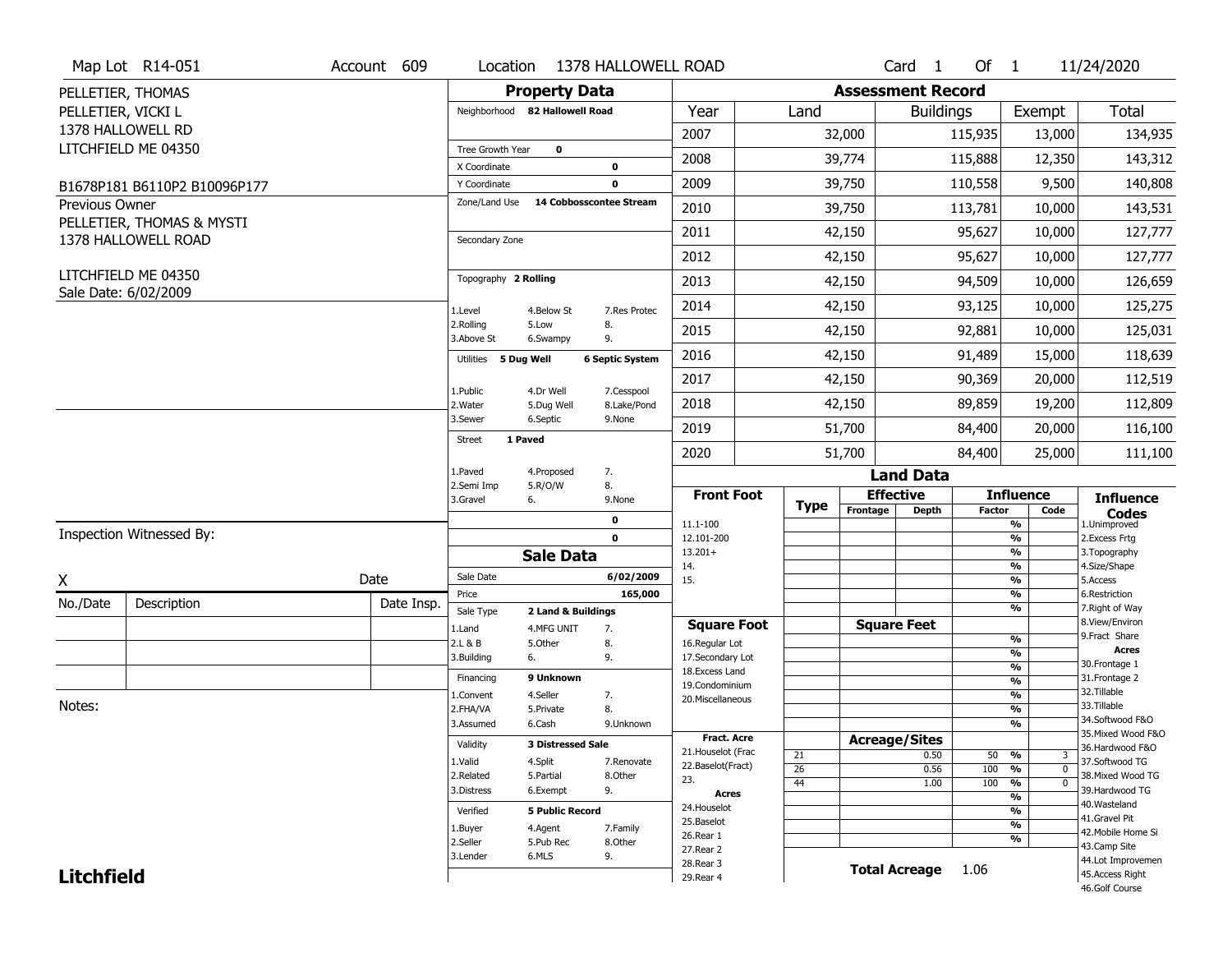|                        |                                |               |                |                          |                |                                                   |               |                          |            |             | <b>Litchfield</b>                       |       |                |                |                   |       |                |                   |       |                |
|------------------------|--------------------------------|---------------|----------------|--------------------------|----------------|---------------------------------------------------|---------------|--------------------------|------------|-------------|-----------------------------------------|-------|----------------|----------------|-------------------|-------|----------------|-------------------|-------|----------------|
|                        | Map Lot R14-051                |               |                |                          |                | Account 609                                       |               | Location                 |            |             | 1378 HALLOWELL ROAD                     |       |                |                |                   | Card  | $\overline{1}$ |                   | Of 1  | 11/24/2020     |
| Building Style 2 Ranch |                                |               | SF Bsmt Living |                          | $\mathbf 0$    |                                                   |               | Layout 1 Typical         |            |             |                                         |       |                |                |                   |       | 24.0'          |                   |       |                |
| 0.Uncoded              | 4.Cape                         | 8.Log         | Fin Bsmt Grade |                          | 0 <sub>0</sub> |                                                   |               | 1.Typical                | 4.         |             | 7.                                      |       |                |                |                   |       |                |                   |       |                |
| 1.Conv.                | 5.Garrison                     | 9.Other       |                | OPEN-5-CUSTOMIZE         | $\mathbf 0$    |                                                   |               | 2.Inadeg                 | 5.         |             | 8.                                      |       |                |                |                   | 16.0' |                |                   |       |                |
| 2.Ranch                | 6.Split                        | 10.Tri-Lev    | Heat Type      | 100%                     |                | 5 Forced Warm Air                                 |               | 3.                       | 6.         |             | 9.                                      |       |                |                |                   |       | WD             |                   |       |                |
| 3.R Ranch              | 7.Contemp                      | 11.Earth O    | 0.Uncoded      |                          | 4.Steam        |                                                   | 8.Fl/Wall     | 9 None<br>Attic          |            |             |                                         |       | $24.0^{\circ}$ |                |                   |       |                |                   |       |                |
| Dwelling Units 1       |                                |               | 1.HWBB         |                          | 5.FWA          |                                                   | 9.No Heat     | 1.1/4 Fin                | 4.Full Fin |             | 7.                                      |       |                | 10.0'          |                   |       | 42.0           |                   |       |                |
| Other Units            | 0                              |               | 2.HWCI         |                          | 6.GravWA       |                                                   | 10.Radiant    | 2.1/2 Fin                | 5.Fl/Stair |             | 8.                                      |       |                | EP             |                   |       |                |                   |       |                |
| Stories                | 1 One Story                    |               | 3.H Pump       |                          | 7.Electric     |                                                   | 11.Radiant    | 3.3/4 Fin                | 6.         |             | 9.None                                  | 24.0' | GARAGE         | $16.0^{\circ}$ |                   |       |                |                   |       |                |
| 1.1                    | 4.1.5                          | 7.1.25        | Cool Type      | 0%                       |                | 9 None                                            |               | Insulation               | 1 Full     |             |                                         |       |                |                |                   |       |                |                   |       |                |
| 2.2                    | 5.1.75                         | 8.3.5         | 1.Refrig       |                          | 4.W&C Air      |                                                   | 7.RadHW       | 1.Full                   | 4.Minimal  |             | 7.                                      |       |                |                |                   |       |                |                   |       | SHED SV \$500  |
| 3.3                    | 6.2.5                          | 9.4           | 2.Evapor       |                          | 5.Monitor-     | 8.                                                |               | 2.Heavy                  | 5.Partial  |             | 8.                                      |       |                |                |                   |       | 1sFr/SLAB      |                   |       | 12.0'          |
|                        | Exterior Walls 11 T1-11 Siding |               | 3.H Pump       |                          | 6.Monitor-     | 9.None                                            |               | 3.Capped                 | 6.         |             | 9.None                                  |       |                |                | 40.0 <sup>1</sup> |       |                |                   | 40.0' | $11.0^{\circ}$ |
| 0.Uncoded              | 4.Asbestos                     | 8.Concrete    | Kitchen Style  |                          | 2 Typical      |                                                   |               | Unfinished %             | 0%         |             |                                         |       |                |                |                   |       |                |                   |       |                |
| 1.Wd Clapb             | 5.Stucco                       | 9.0ther       | 1.Modern       |                          | 4.Obsolete     | 7.                                                |               | Grade & Factor           |            | 2 Fair 100% |                                         |       |                |                |                   |       |                |                   |       |                |
| 2.Vinyl                | 6.Brick                        | 10.Wd shin    | 2.Typical      |                          | 5.             | 8.                                                |               | 1.E Grade                |            | 4.B Grade   | 7.AAA Grad                              |       |                |                |                   |       |                |                   |       |                |
| 3.Compos.              | 7.Stone                        | $11. T1 - 11$ | 3.Old Type     |                          | 6.             | 9.None                                            |               | 2.D Grade                |            | 5.A Grade   | 8.M&S                                   |       |                |                |                   |       |                |                   |       |                |
| Roof Surface           | 1 Asphalt Shingles             |               | Bath(s) Style  |                          |                | 2 Typical Bath(s)                                 |               | 3.C Grade                |            | 6.AA Grade  | 9.Same                                  |       |                |                |                   |       | 42.0           |                   |       |                |
| 1.Asphalt              | 4.Composit                     | 7.Rolled R    | 1.Modern       |                          | 4.Obsolete     | 7.                                                |               | SQFT (Footprint) 1680    |            |             |                                         |       |                |                |                   |       |                |                   |       |                |
| 2.Slate                | 5.Wood                         | 8.            | 2. Typical     |                          | 5.             | 8.                                                |               | Condition                | 2 Fair     |             |                                         |       |                |                |                   |       |                |                   |       |                |
| 3.Metal                | 6.Other                        | 9.            | 3.Old Type     |                          | 6.             | 9.None                                            |               | 1.Poor                   | 4.Avg      |             | 7.V G                                   |       |                |                |                   |       |                |                   |       |                |
| SF Masonry Trim 0      |                                |               | # Rooms        |                          | 3              |                                                   |               | 2.Fair                   | $5.Avg+$   |             | 8.Exc                                   |       |                |                |                   |       |                |                   |       |                |
| OPEN-3-CUSTOM 0        |                                |               | # Bedrooms     |                          | $\mathbf{2}$   |                                                   |               | 3.Avg-                   | 6.Good     |             | 9.Same                                  |       |                |                |                   |       |                |                   |       |                |
| OPEN-4-CUSTOM 0        |                                |               | # Full Baths   |                          | $\mathbf{2}$   |                                                   |               | Phys. % Good             |            | 0%          |                                         |       |                |                |                   |       |                |                   |       |                |
| Year Built             | 1980                           |               | # Half Baths   |                          | 0              |                                                   |               | Funct. % Good            |            | 100%        |                                         |       |                |                |                   |       |                |                   |       |                |
| Year Remodeled         | $\mathbf 0$                    |               |                | # Addn Fixtures          | $\mathbf 0$    |                                                   |               | <b>Functional Code</b>   |            | 9 None      |                                         |       |                |                |                   |       |                | <b>SHED \$300</b> |       |                |
| Foundation             | <b>5 Concrete Slab</b>         |               | # Fireplaces   |                          | 0              |                                                   |               | 1.Incomp                 | 4.Delap    |             | 7.No Power                              |       |                |                |                   |       |                | 10.0              |       |                |
| 1.Concrete             | 4.Wood                         | 7.            |                |                          |                |                                                   |               | 2.O-Built                | 5.Bsmt     |             | 8.LongTerm                              |       |                |                |                   |       |                |                   |       |                |
| 2.C Block              | 5.Slab                         | 8.            |                |                          |                |                                                   |               | 3.Damage                 |            | 6.Common    | 9.None                                  |       |                |                |                   |       | 12.0           |                   |       |                |
| 3.Br/Stone             | 6.Piers                        | 9.            |                |                          |                |                                                   |               | Econ. % Good 100%        |            |             |                                         |       |                |                |                   |       |                |                   |       |                |
| Basement               | 9 No Basement                  |               |                |                          |                |                                                   |               | Economic Code None       |            |             |                                         |       |                |                |                   |       |                |                   |       |                |
| $1.1/4$ Bmt            | 4.Full Bmt                     | 7.            |                |                          |                |                                                   |               | 0.None                   |            | 3.No Power  | 9.None                                  |       |                |                |                   |       |                |                   |       |                |
| 2.1/2 Bmt              | 5.Crawl Sp                     | 8.            |                |                          |                |                                                   |               | 1.Location               |            | 4.Generate  | 8.                                      |       |                |                |                   |       |                |                   |       |                |
| 3.3/4 Bmt              | 6.                             | 9.None        |                |                          |                | Sottware                                          |               | 2.Encroach               |            | 5.Multi-Fa  | 9.                                      |       |                |                |                   |       |                |                   |       |                |
| Bsmt Gar # Cars 0      |                                |               |                |                          |                | A Division of Harris Computer Systems             |               | Entrance Code            |            |             | <b>3 Information Only</b>               |       |                |                |                   |       |                |                   |       |                |
| Wet Basement           | 0                              |               |                |                          |                |                                                   |               | 1.Interior               | 4.Vacant   |             | 7.                                      |       |                |                |                   |       |                |                   |       |                |
| 1.Dry                  | 4.Dirt Flr                     | 7.            |                |                          |                |                                                   |               | 2.Refusal                |            | 5.Estimate  | 8.                                      |       |                |                |                   |       |                |                   |       |                |
| 2.Damp                 | 5.                             | 8.            |                |                          |                |                                                   |               | 3.Informed               | 6.Existing |             | 9.                                      |       |                |                |                   |       |                |                   |       |                |
| 3.Wet                  | 6.                             | 9.            |                |                          |                |                                                   |               | Information Code 1 Owner |            |             |                                         |       |                |                |                   |       |                |                   |       |                |
|                        |                                |               |                |                          |                |                                                   |               | 1.Owner                  | 4.Agent    |             | 7.Vacant                                |       |                |                |                   |       |                |                   |       |                |
|                        |                                |               |                |                          |                |                                                   |               | 2.Relative               |            | 5.Estimate  | 8.                                      |       |                |                |                   |       |                |                   |       |                |
|                        |                                |               |                | Date Inspected 9/19/2018 |                |                                                   |               | 3.Tenant                 | 6.Other    |             | 9.                                      |       |                |                |                   |       |                |                   |       |                |
|                        |                                |               |                |                          |                | <b>Additions, Outbuildings &amp; Improvements</b> |               |                          |            |             | 1.One Story Fram                        |       |                |                |                   |       |                |                   |       |                |
| <b>Type</b>            |                                | Year          | Units          | Grade   Cond             |                | Phys.                                             | Funct.        | Sound Value              |            |             | 2. Two Story Fram                       |       |                |                |                   |       |                |                   |       |                |
| 22 Encl Frame          |                                | 0             | 160            | 9100                     | 19             | 0                                                 | % 0<br>$\%$   |                          |            |             | 3. Three Story Fr                       |       |                |                |                   |       |                |                   |       |                |
| 23 Frame Garage        |                                | 2000          | 576            | 2 100                    | 12             | 0                                                 | $%100$ %      |                          |            |             | 4.1 & 1/2 Story                         |       |                |                |                   |       |                |                   |       |                |
|                        |                                |               |                |                          |                |                                                   |               |                          |            |             | 5.1 & 3/4 Story                         |       |                |                |                   |       |                |                   |       |                |
| 68 Wood Deck/s         |                                | 2010          | 384            | 2 100                    | $ 2\rangle$    | $\mathbf{0}$                                      | % 100<br>$\%$ |                          |            |             | 6.2 & 1/2 Story                         |       |                |                |                   |       |                |                   |       |                |
| 24 Frame Shed          |                                | 0             |                |                          |                | %                                                 |               | $\frac{9}{6}$ 500        |            |             | 21. Open Frame Por<br>22.Encl Frame Por |       |                |                |                   |       |                |                   |       |                |
| 24 Frame Shed          |                                | 0             |                |                          |                | $\frac{1}{2}$                                     |               | $\frac{8}{1}$ 300        |            |             |                                         |       |                |                |                   |       |                |                   |       |                |
|                        |                                |               |                |                          |                | $\frac{1}{2}$                                     | $\%$          |                          |            |             | 23. Frame Garage                        |       |                |                |                   |       |                |                   |       |                |
|                        |                                |               |                |                          |                |                                                   |               |                          |            |             | 24.Frame Shed                           |       |                |                |                   |       |                |                   |       |                |
|                        |                                |               |                |                          |                | $\frac{0}{0}$                                     | $\%$          |                          |            |             | 25. Frame Bay Wind                      |       |                |                |                   |       |                |                   |       |                |
|                        |                                |               |                |                          |                | $\frac{0}{0}$                                     | $\frac{1}{2}$ |                          |            |             | 26.1SFr Overhang<br>27.Unfin Basement   |       |                |                |                   |       |                |                   |       |                |
|                        |                                |               |                |                          |                | $\%$                                              | $\%$          |                          |            |             | 28. Unfinished Att                      |       |                |                |                   |       |                |                   |       |                |
|                        |                                |               |                |                          |                | $\%$                                              | $\%$          |                          |            |             |                                         |       |                |                |                   |       |                |                   |       |                |
|                        |                                |               |                |                          |                |                                                   |               |                          |            |             | 29. Finished Attic                      |       |                |                |                   |       |                |                   |       |                |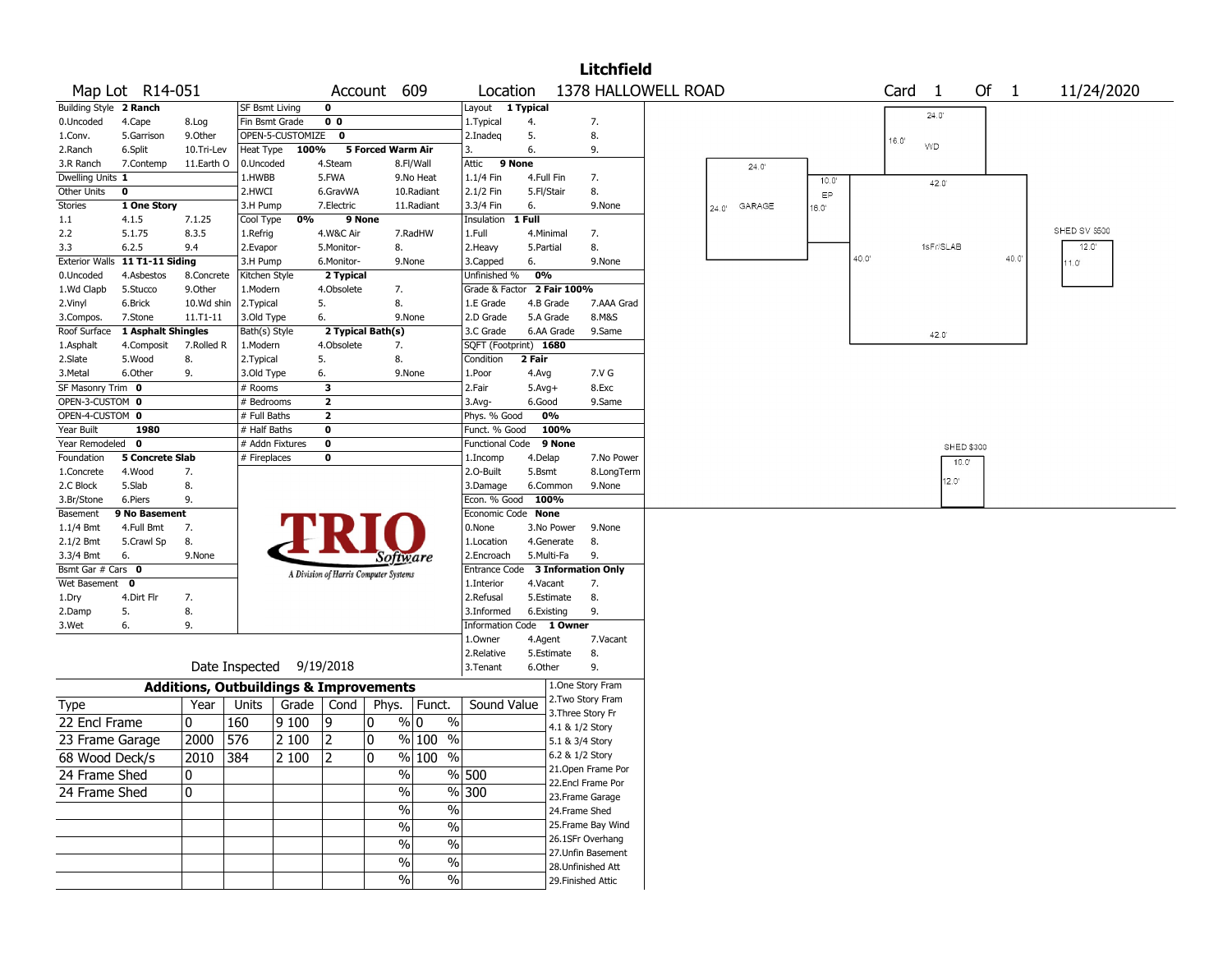|                   | Map Lot R14-052                                              | Account 607 | Location                     | 1372 HALLOWELL ROAD                    |                        |                                   |                       |                          | Card <sub>1</sub> | Of $1$        |                                           | 11/24/2020                           |
|-------------------|--------------------------------------------------------------|-------------|------------------------------|----------------------------------------|------------------------|-----------------------------------|-----------------------|--------------------------|-------------------|---------------|-------------------------------------------|--------------------------------------|
|                   | FONTES, ANTHONY O JR                                         |             |                              | <b>Property Data</b>                   |                        |                                   |                       | <b>Assessment Record</b> |                   |               |                                           |                                      |
| FONTES, LINA A    |                                                              |             |                              | Neighborhood 82 Hallowell Road         |                        | Year                              | Land                  |                          | <b>Buildings</b>  |               | Exempt                                    | Total                                |
|                   | 1372 HALLOWELL ROAD                                          |             |                              |                                        |                        | 2007                              |                       | 46,096                   |                   | 108,694       | 13,000                                    | 141,790                              |
|                   | LITCHFIELD ME 04350                                          |             | Tree Growth Year             | $\mathbf 0$                            |                        | 2008                              |                       | 46,096                   |                   | 108,356       | 12,350                                    | 142,102                              |
|                   | B1678P181 B12402P44                                          |             | X Coordinate<br>Y Coordinate |                                        | 0<br>$\mathbf 0$       | 2009                              |                       | 44,469                   |                   | 124,416       | 9,500                                     | 159,385                              |
| Previous Owner    |                                                              |             | Zone/Land Use                | 29 Cobbosscontee Stream                |                        | 2010                              |                       | 44,469                   |                   | 103,536       | 10,000                                    | 138,005                              |
|                   | FONTES, ANTHONY O ET AL                                      |             |                              | North of 126                           |                        | 2011                              |                       | 44,469                   |                   | 137,162       | 10,000                                    | 171,631                              |
|                   | 1372 HALLOWELL ROAD                                          |             | Secondary Zone               |                                        |                        |                                   |                       |                          |                   |               |                                           |                                      |
|                   | LITCHFIELD ME 04350                                          |             | Topography 2 Rolling         |                                        |                        | 2012                              |                       | 44,469                   |                   | 137,162       | 10,000                                    | 171,631                              |
|                   | Sale Date: 8/30/2016                                         |             |                              |                                        |                        | 2013                              |                       | 44,469                   |                   | 135,858       | 10,000                                    | 170,327                              |
| Previous Owner    |                                                              |             | 1.Level                      | 4.Below St                             | 7.Res Protec           | 2014                              |                       | 44,469                   |                   | 135,525       | 10,000                                    | 169,994                              |
|                   | FONTES, ANTHONY O<br>1372 HALLOWELL ROAD                     |             | 2.Rolling<br>3.Above St      | 8.<br>5.Low<br>9.<br>6.Swampy          |                        | 2015                              |                       | 44,469                   |                   | 134,316       | 10,000                                    | 168,785                              |
|                   |                                                              |             | Utilities 4 Drilled Well     |                                        | <b>6 Septic System</b> | 2016                              |                       | 44,469                   |                   | 134,188       | 15,000                                    | 163,657                              |
|                   | LITCHFIELD ME 04350                                          |             | 1.Public                     | 4.Dr Well                              | 7.Cesspool             | 2017                              |                       | 44,469                   |                   | 132,944       | 20,000                                    | 157,413                              |
|                   | Sale Date: 7/28/2008                                         |             | 2. Water                     | 5.Dug Well                             | 8.Lake/Pond            | 2018                              |                       | 44,469                   |                   | 132,550       | 19,200                                    | 157,819                              |
|                   |                                                              |             | 3.Sewer                      | 6.Septic                               | 9.None                 | 2019                              |                       | 81,500                   |                   | 130,500       | 20,000                                    | 192,000                              |
|                   |                                                              |             | 1 Paved<br>Street            |                                        |                        | 2020                              |                       | 81,500                   |                   | 130,500       | 25,000                                    | 187,000                              |
|                   |                                                              |             | 1.Paved                      | 7.<br>4.Proposed                       |                        |                                   |                       |                          | <b>Land Data</b>  |               |                                           |                                      |
|                   |                                                              |             | 2.Semi Imp<br>3.Gravel       | 5.R/O/W<br>8.<br>6.                    | 9.None                 | <b>Front Foot</b>                 |                       | <b>Effective</b>         |                   |               | <b>Influence</b>                          | <b>Influence</b>                     |
|                   |                                                              |             |                              |                                        | 0                      | 11.1-100                          | <b>Type</b>           | Frontage                 | <b>Depth</b>      | <b>Factor</b> | Code<br>$\frac{9}{6}$                     | <b>Codes</b><br>1.Unimproved         |
|                   | Inspection Witnessed By:                                     |             |                              |                                        | 0                      | 12.101-200                        |                       |                          |                   |               | $\overline{\frac{9}{6}}$                  | 2.Excess Frtg                        |
|                   |                                                              |             |                              | <b>Sale Data</b>                       |                        | $13.201+$<br>14.                  |                       |                          |                   |               | $\frac{9}{6}$<br>$\overline{\frac{9}{6}}$ | 3. Topography<br>4.Size/Shape        |
| X                 |                                                              | Date        | Sale Date                    |                                        | 8/30/2016              | 15.                               |                       |                          |                   |               | $\frac{9}{6}$                             | 5.Access                             |
| No./Date          | Description                                                  | Date Insp.  | Price                        |                                        |                        |                                   |                       |                          |                   |               |                                           |                                      |
|                   |                                                              |             |                              |                                        |                        |                                   |                       |                          |                   |               | $\overline{\frac{9}{6}}$<br>$\frac{9}{6}$ | 6.Restriction<br>7. Right of Way     |
|                   |                                                              |             | Sale Type<br>1.Land          | 2 Land & Buildings<br>4.MFG UNIT<br>7. |                        | <b>Square Foot</b>                |                       | <b>Square Feet</b>       |                   |               |                                           | 8.View/Environ                       |
|                   |                                                              |             | 2.L & B                      | 8.<br>5.Other                          |                        | 16.Regular Lot                    |                       |                          |                   |               | %                                         | 9.Fract Share<br><b>Acres</b>        |
|                   |                                                              |             | 3.Building                   | 6.<br>9.                               |                        | 17.Secondary Lot                  |                       |                          |                   |               | %<br>%                                    | 30. Frontage 1                       |
|                   |                                                              |             | Financing                    | 6 Cash Sale                            |                        | 18. Excess Land<br>19.Condominium |                       |                          |                   |               | %                                         | 31. Frontage 2                       |
|                   |                                                              |             | 1.Convent                    | 4.Seller<br>7.                         |                        | 20.Miscellaneous                  |                       |                          |                   |               | %                                         | 32.Tillable                          |
| Notes:            |                                                              |             | 2.FHA/VA                     | 5.Private<br>8.                        |                        |                                   |                       |                          |                   |               | %                                         | 33.Tillable<br>34.Softwood F&O       |
|                   | 9/22/2011-Per Pat Dow, name on property: Linda's Pet Resort, |             | 3.Assumed                    | 6.Cash                                 | 9.Unknown              | <b>Fract. Acre</b>                |                       |                          |                   |               | %                                         | 35. Mixed Wood F&O                   |
|                   | Boarding & Grooming.                                         |             | Validity                     | <b>2 Related Parties</b>               |                        | 21. Houselot (Frac                |                       | <b>Acreage/Sites</b>     |                   |               |                                           | 36.Hardwood F&O                      |
|                   |                                                              |             | 1.Valid                      | 4.Split                                | 7.Renovate             | 22.Baselot(Fract)                 | 21<br>$\overline{26}$ |                          | 0.50<br>5.00      | 75<br>100     | %<br>3<br>$\frac{9}{6}$<br>$\mathbf 0$    | 37.Softwood TG                       |
|                   |                                                              |             | 2.Related                    | 5.Partial                              | 8.0ther                | 23.                               | $\overline{27}$       |                          | 1.63              | 100           | $\frac{9}{6}$<br>$\mathbf{0}$             | 38. Mixed Wood TG                    |
|                   |                                                              |             | 3.Distress                   | 9.<br>6.Exempt                         |                        | <b>Acres</b>                      | 40                    |                          | 2.87              | 100           | $\frac{9}{6}$<br>$\mathbf 0$              | 39.Hardwood TG<br>40.Wasteland       |
|                   |                                                              |             | Verified                     | <b>5 Public Record</b>                 |                        | 24. Houselot<br>25.Baselot        | 44                    |                          | 1.00              | 100           | $\frac{9}{6}$<br>$\mathbf 0$              | 41.Gravel Pit                        |
|                   |                                                              |             | 1.Buyer                      | 4.Agent                                | 7.Family               | 26.Rear 1                         |                       |                          |                   |               | %                                         | 42. Mobile Home Si                   |
|                   |                                                              |             | 2.Seller                     | 5.Pub Rec                              | 8.Other                | 27. Rear 2                        |                       |                          |                   |               | %                                         | 43.Camp Site                         |
| <b>Litchfield</b> |                                                              |             | 3.Lender                     | 6.MLS<br>9.                            |                        | 28. Rear 3<br>29. Rear 4          |                       | <b>Total Acreage</b>     |                   | 10.00         |                                           | 44.Lot Improvemen<br>45.Access Right |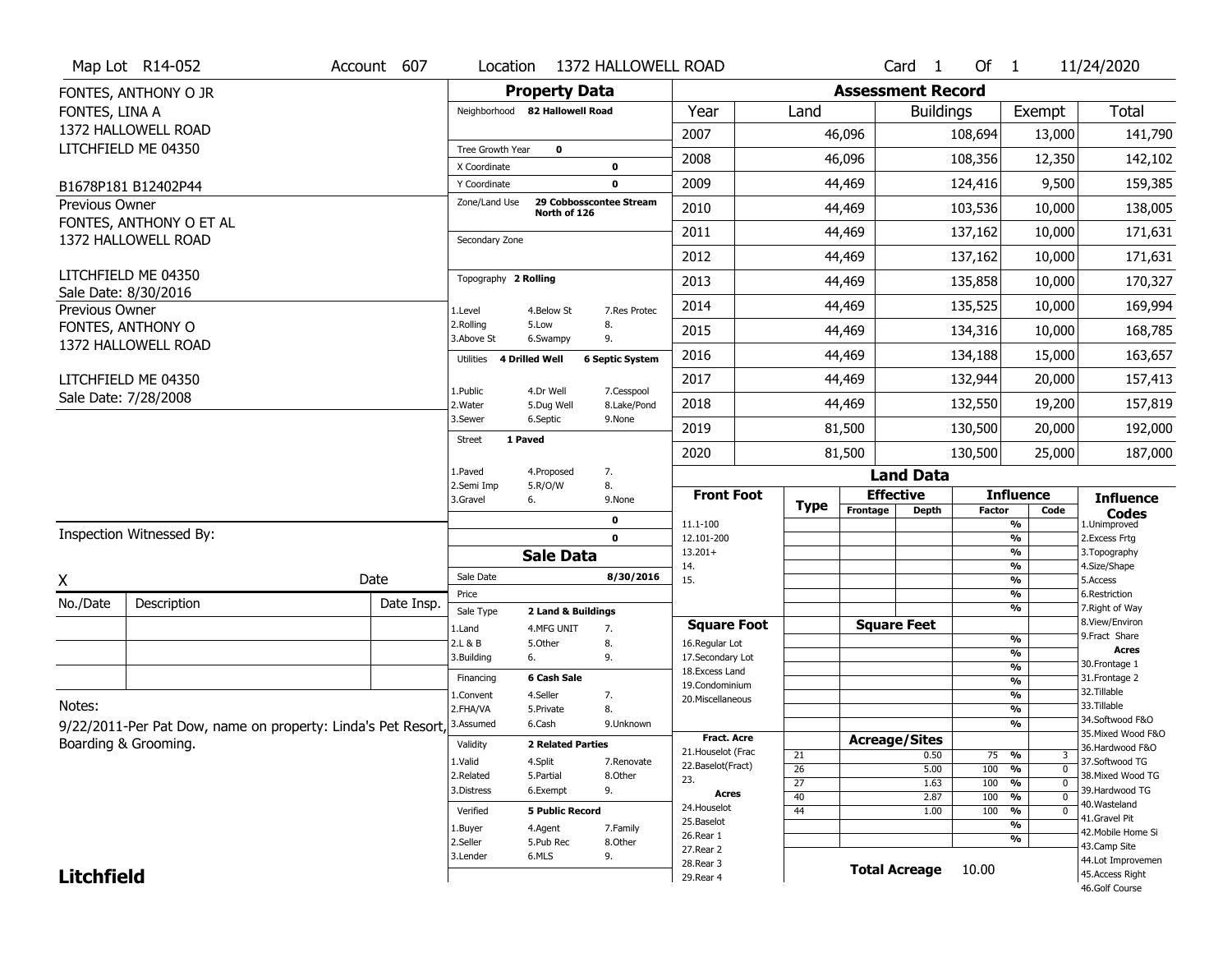|                                |                               |              |                                                   |                  |                                       |                |                  |                                         |               |                          | <b>Litchfield</b>   |                  |                       |                |      |                |                |      |        |                                 |  |
|--------------------------------|-------------------------------|--------------|---------------------------------------------------|------------------|---------------------------------------|----------------|------------------|-----------------------------------------|---------------|--------------------------|---------------------|------------------|-----------------------|----------------|------|----------------|----------------|------|--------|---------------------------------|--|
|                                | Map Lot R14-052               |              |                                                   |                  |                                       | Account 607    |                  | Location                                |               |                          | 1372 HALLOWELL ROAD |                  |                       |                |      | Card           | $\overline{1}$ |      | Of $1$ | 11/24/2020                      |  |
|                                | Building Style 1 Conventional |              | <b>SF Bsmt Living</b>                             |                  | 0                                     |                |                  | Layout 1 Typical                        |               |                          |                     |                  |                       |                |      |                | SHED SV \$400  |      |        |                                 |  |
| 0.Uncoded                      | 4.Cape                        | 8.Log        | Fin Bsmt Grade                                    |                  | 0 <sub>0</sub>                        |                |                  | 1. Typical                              | 4.            |                          | 7.                  |                  |                       |                |      |                | 16.0'          |      |        |                                 |  |
| 1.Conv.                        | 5.Garrison                    | 9.Other      |                                                   | OPEN-5-CUSTOMIZE | $\mathbf{o}$                          |                |                  | 2.Inadeq                                | 5.            |                          | 8.                  |                  |                       |                |      |                | 10.0'          |      |        |                                 |  |
| 2.Ranch                        | 6.Split                       | 10.Tri-Lev   | Heat Type                                         | 100%             |                                       | 1 Hot Water BB |                  | 3.                                      | 6.            |                          | 9.                  |                  |                       |                |      |                |                |      |        |                                 |  |
| 3.R Ranch                      | 7.Contemp                     | 11.Earth O   | 0.Uncoded                                         |                  | 4.Steam                               |                | 8.Fl/Wall        | Attic                                   | 11/4 Finished |                          |                     |                  |                       |                |      |                |                |      |        |                                 |  |
| Dwelling Units 1               |                               |              | 1.HWBB                                            |                  | 5.FWA                                 |                | 9.No Heat        | 1.1/4 Fin                               |               | 4.Full Fin               | 7.                  |                  |                       |                |      |                |                |      |        |                                 |  |
| Other Units                    | $\mathbf 0$                   |              | 2.HWCI                                            |                  | 6.GravWA                              |                | 10.Radiant       | 2.1/2 Fin                               |               | 5.Fl/Stair               | 8.                  |                  |                       |                |      |                |                |      |        | SHED SV 4200                    |  |
| <b>Stories</b>                 | 1 One Story                   |              | 3.H Pump                                          |                  | 7.Electric                            |                | 11.Radiant       | 3.3/4 Fin                               | 6.            |                          | 9.None              |                  |                       | $30.0^{\circ}$ |      |                |                |      |        |                                 |  |
| $1.1\,$                        | 4.1.5                         | 7.1.25       | Cool Type                                         | 0%               | 9 None                                |                |                  | Insulation                              | $1$ Full      |                          |                     |                  | 16.0'                 | SHED           |      |                |                |      |        | 16.0'                           |  |
| 2.2                            | 5.1.75                        | 8.3.5        | 1.Refrig                                          |                  | 4.W&C Air                             |                | 7.RadHW          | 1.Full                                  |               | 4.Minimal                | 7.                  |                  |                       |                |      |                |                |      |        |                                 |  |
| 3.3                            | 6.2.5                         | 9.4          | 2.Evapor                                          |                  | 5.Monitor-                            | 8.             |                  | 2. Heavy                                | 5.Partial     |                          | 8.                  |                  |                       |                |      |                |                |      |        | 8.0'                            |  |
| Exterior Walls 2 Vinyl         |                               |              | 3.H Pump                                          |                  | 6.Monitor-                            |                | 9.None           | 3.Capped                                | 6.            |                          | 9.None              |                  |                       |                |      |                |                |      |        |                                 |  |
| 0.Uncoded                      | 4.Asbestos                    | 8.Concrete   | Kitchen Style                                     |                  | 2 Typical                             |                |                  | Unfinished %                            | 0%            |                          |                     |                  |                       |                |      |                |                |      |        |                                 |  |
| 1.Wd Clapb                     | 5.Stucco                      | 9.0ther      | 1.Modern                                          |                  | 4.Obsolete                            | 7.             |                  | Grade & Factor 3 Average 95%            |               |                          |                     |                  |                       |                |      |                |                |      |        |                                 |  |
| 2.Vinyl                        | 6.Brick                       | 10.Wd shin   | 2.Typical                                         |                  | 5.                                    | 8.             |                  | 1.E Grade                               |               | 4.B Grade                | 7.AAA Grad          |                  |                       |                |      |                |                |      |        |                                 |  |
| 3.Compos.                      | 7.Stone                       | 11.T1-11     | 3.Old Type                                        |                  | 6.                                    |                | 9.None           | 2.D Grade                               |               | 5.A Grade                | 8.M&S               |                  | OPEN KENNEL AS CANOPY |                |      |                |                |      |        |                                 |  |
| Roof Surface                   | 3 Sheet Metal                 |              | Bath(s) Style                                     |                  | 2 Typical Bath(s)                     |                |                  | 3.C Grade                               |               | 6.AA Grade               | 9.Same              |                  | 10.0'                 | 30.0'          |      |                | 36.0'          |      |        |                                 |  |
| 1.Asphalt                      | 4.Composit                    | 7.Rolled R   | 1.Modern                                          |                  | 4.Obsolete                            | 7.             |                  | SQFT (Footprint) 1152                   |               |                          |                     |                  |                       |                |      |                |                |      |        |                                 |  |
| 2.Slate                        | 5.Wood                        | 8.           | 2.Typical                                         |                  | 5.                                    | 8.             |                  | Condition                               | 4 Average     |                          |                     |                  |                       |                |      | $20.0^{\circ}$ |                |      |        |                                 |  |
| 3. Metal                       | 6.Other                       | 9.           | 3.Old Type                                        |                  | 6.                                    |                | 9.None           | 1.Poor                                  | 4.Avg         |                          | 7.V G               |                  |                       | EP             | 25.0 |                | GARAGE         |      |        |                                 |  |
| SF Masonry Trim 0              |                               |              | # Rooms                                           |                  | 5                                     |                |                  | 2.Fair                                  | $5.Avg+$      |                          | 8.Exc               |                  |                       |                |      | 0٠.            |                | 36.0 |        |                                 |  |
| OPEN-3-CUSTOM 0                |                               |              | # Bedrooms                                        |                  | 3                                     |                |                  | $3.$ Avg-                               | 6.Good        |                          | 9.Same              |                  |                       |                |      |                |                |      |        | 36.0'                           |  |
| OPEN-4-CUSTOM 0                |                               |              | # Full Baths                                      |                  | 1                                     |                |                  | Phys. % Good                            |               | 0%                       |                     |                  |                       |                |      |                |                |      |        |                                 |  |
| Year Built                     | 1985                          |              | # Half Baths                                      |                  | 0                                     |                |                  | Funct. % Good                           |               | 100%                     |                     |                  |                       |                |      | 16.0'<br>OF    |                |      |        |                                 |  |
| Year Remodeled 0               |                               |              | # Addn Fixtures                                   |                  | 3                                     |                |                  | <b>Functional Code</b>                  |               | 9 None                   |                     |                  |                       |                |      |                | 32.0'          |      | 32.0'  | 1sA(1/4F)Fr/SLAB <sub>2.0</sub> |  |
| Foundation                     | 5 Concrete Slab               |              | # Fireplaces                                      |                  | 0                                     |                |                  | 1.Incomp                                | 4.Delap       |                          | 7.No Power          |                  |                       |                |      |                |                |      |        |                                 |  |
| 1.Concrete                     | 4.Wood                        | 7.           |                                                   |                  |                                       |                |                  | 2.0-Built                               | 5.Bsmt        |                          | 8.LongTerm          | PRICED AS P/O EP | ENCLOSED KENNEL AREA  |                |      |                |                |      |        |                                 |  |
| 2.C Block                      | 5.Slab                        | 8.           |                                                   |                  |                                       |                |                  | 3.Damage                                |               | 6.Common                 | 9.None              |                  |                       |                |      |                |                |      |        | 36.0'                           |  |
| 3.Br/Stone                     | 6.Piers                       | 9.           |                                                   |                  |                                       |                |                  | Econ. % Good                            |               | 100%                     |                     |                  |                       |                |      |                |                |      |        |                                 |  |
| Basement                       | 9 No Basement                 |              |                                                   |                  |                                       |                |                  | Economic Code None                      |               |                          |                     |                  |                       |                |      |                |                |      |        |                                 |  |
| 1.1/4 Bmt                      | 4.Full Bmt                    | 7.           |                                                   |                  |                                       |                |                  | 0.None                                  |               | 3.No Power               | 9.None              |                  |                       |                |      |                |                |      |        |                                 |  |
| 2.1/2 Bmt                      | 5.Crawl Sp                    | 8.<br>9.None |                                                   |                  |                                       |                |                  | 1.Location                              |               | 4.Generate<br>5.Multi-Fa | 8.<br>9.            |                  |                       |                |      |                |                |      |        |                                 |  |
| 3.3/4 Bmt<br>Bsmt Gar # Cars 0 | 6.                            |              |                                                   |                  |                                       |                | Software         | 2.Encroach<br>Entrance Code 5 Estimated |               |                          |                     |                  |                       |                |      |                |                |      |        |                                 |  |
| Wet Basement                   | 9 No Basement                 |              |                                                   |                  | A Division of Harris Computer Systems |                |                  | 1.Interior                              |               | 4.Vacant                 | 7.                  |                  |                       |                |      |                |                |      |        |                                 |  |
| 1.Dry                          | 4.Dirt Flr                    | 7.           |                                                   |                  |                                       |                |                  | 2.Refusal                               |               | 5.Estimate               | 8.                  |                  |                       |                |      |                |                |      |        |                                 |  |
| 2.Damp                         | 5.                            | 8.           |                                                   |                  |                                       |                |                  | 3.Informed                              |               | 6.Existing               | 9.                  |                  |                       |                |      |                |                |      |        |                                 |  |
| 3.Wet                          | 6.                            | 9.           |                                                   |                  |                                       |                |                  | Information Code 5 Estimate             |               |                          |                     |                  |                       |                |      |                |                |      |        |                                 |  |
|                                |                               |              |                                                   |                  |                                       |                |                  | 1.0wner                                 | 4.Agent       |                          | 7.Vacant            |                  |                       |                |      |                |                |      |        |                                 |  |
|                                |                               |              |                                                   |                  |                                       |                |                  | 2.Relative                              |               | 5.Estimate               | 8.                  |                  |                       |                |      |                |                |      |        |                                 |  |
|                                |                               |              | Date Inspected                                    |                  | 9/18/2018                             |                |                  | 3. Tenant                               | 6.Other       |                          | 9.                  |                  |                       |                |      |                |                |      |        |                                 |  |
|                                |                               |              | <b>Additions, Outbuildings &amp; Improvements</b> |                  |                                       |                |                  |                                         |               |                          | 1.One Story Fram    |                  |                       |                |      |                |                |      |        |                                 |  |
| Type                           |                               | Year         | Units                                             | Grade            | Cond                                  |                | Phys. Funct.     | Sound Value                             |               |                          | 2. Two Story Fram   |                  |                       |                |      |                |                |      |        |                                 |  |
|                                |                               |              |                                                   |                  |                                       |                |                  |                                         |               |                          | 3. Three Story Fr   |                  |                       |                |      |                |                |      |        |                                 |  |
| 23 Frame Garage                |                               | 1995         | 1232                                              | 9100             | 4                                     | 0              | %  90            | $\%$                                    |               |                          | 4.1 & 1/2 Story     |                  |                       |                |      |                |                |      |        |                                 |  |
| 21 Open Frame                  |                               | 1995         | 64                                                | 9 100            | 4                                     | 0              | % 100 %          |                                         |               |                          | 5.1 & 3/4 Story     |                  |                       |                |      |                |                |      |        |                                 |  |
| 22 Encl Frame                  |                               | 1990         | 750                                               | 3 100            | $\vert$ 4                             | 0              | $\frac{9}{6}$ 75 | $\frac{9}{6}$                           |               |                          | 6.2 & 1/2 Story     |                  |                       |                |      |                |                |      |        |                                 |  |
| 24 Frame Shed                  |                               | 0            | 480                                               | 2 100            | 2                                     | 0              | $\frac{8}{15}$   | $\frac{9}{6}$                           |               |                          | 21. Open Frame Por  |                  |                       |                |      |                |                |      |        |                                 |  |
| 24 Frame Shed                  |                               |              |                                                   |                  |                                       |                |                  |                                         |               |                          | 22.Encl Frame Por   |                  |                       |                |      |                |                |      |        |                                 |  |
|                                |                               | 0            |                                                   |                  |                                       |                | $\%$             | % 400                                   |               |                          | 23. Frame Garage    |                  |                       |                |      |                |                |      |        |                                 |  |
| 61 Canopy/s                    |                               | 1990 250     |                                                   | 2 100            | 4                                     | 0              | $\sqrt{96}$ 75   | $\%$                                    |               |                          | 24.Frame Shed       |                  |                       |                |      |                |                |      |        |                                 |  |
| 24 Frame Shed                  |                               | 0            |                                                   |                  |                                       |                | $\%$             | % 200                                   |               |                          | 25. Frame Bay Wind  |                  |                       |                |      |                |                |      |        |                                 |  |
|                                |                               |              |                                                   |                  |                                       |                | $\%$             | $\sqrt{6}$                              |               |                          | 26.1SFr Overhang    |                  |                       |                |      |                |                |      |        |                                 |  |
|                                |                               |              |                                                   |                  |                                       |                | $\%$             | $\%$                                    |               |                          | 27.Unfin Basement   |                  |                       |                |      |                |                |      |        |                                 |  |
|                                |                               |              |                                                   |                  |                                       |                |                  |                                         |               |                          | 28.Unfinished Att   |                  |                       |                |      |                |                |      |        |                                 |  |
|                                |                               |              |                                                   |                  |                                       |                | $\%$             | $\frac{0}{0}$                           |               |                          | 29. Finished Attic  |                  |                       |                |      |                |                |      |        |                                 |  |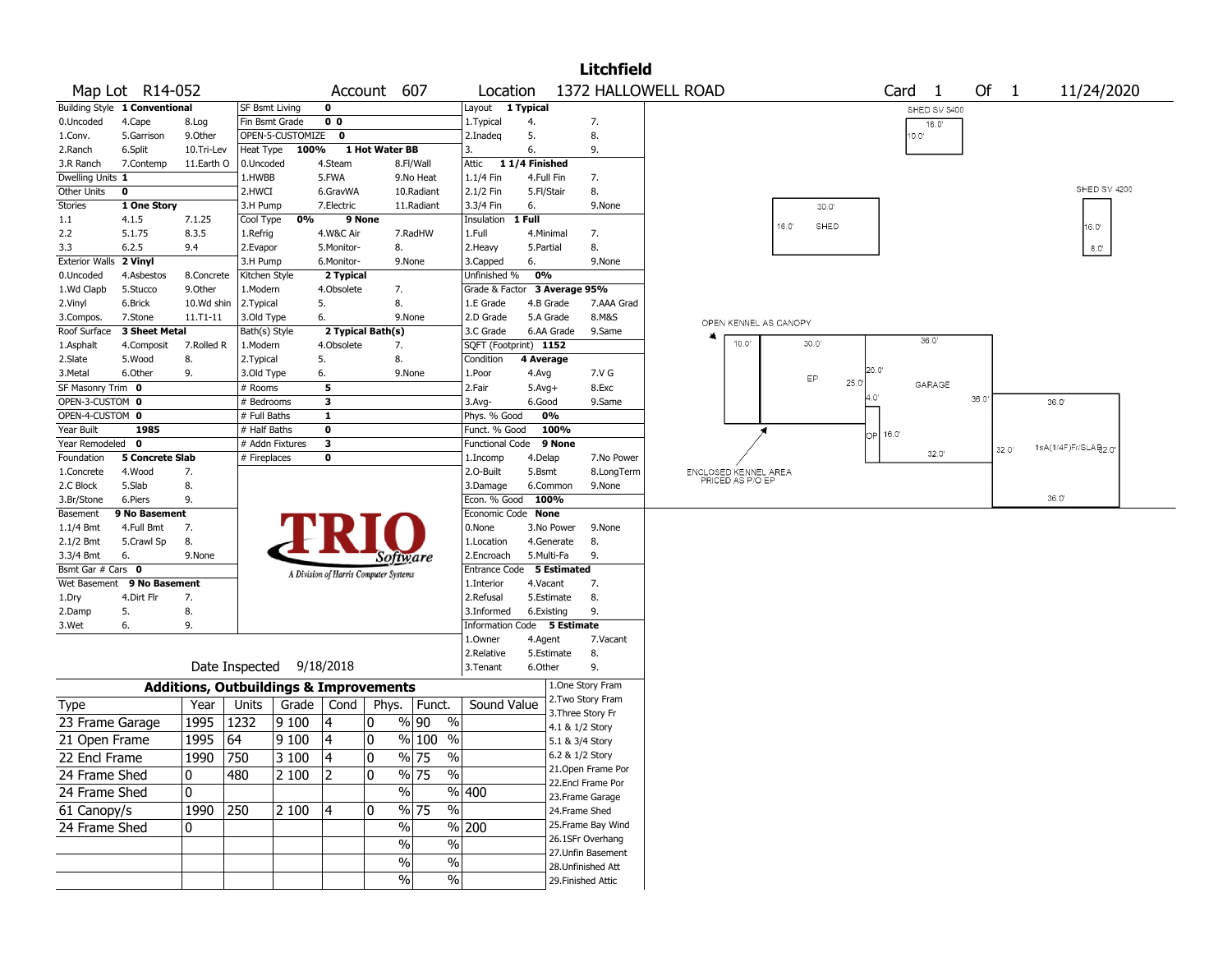|                   | Map Lot R14-053             | Account 855 | Location                       |                                              | 1388 HALLOWELL ROAD    |                                    |                 |                              | Card <sub>1</sub>            | Of 1          |                               | 11/24/2020                           |
|-------------------|-----------------------------|-------------|--------------------------------|----------------------------------------------|------------------------|------------------------------------|-----------------|------------------------------|------------------------------|---------------|-------------------------------|--------------------------------------|
| EMMONS, BRENDA    |                             |             |                                | <b>Property Data</b>                         |                        |                                    |                 | <b>Assessment Record</b>     |                              |               |                               |                                      |
|                   | 1388 HALLOWELL RD           |             | Neighborhood 82 Hallowell Road |                                              |                        | Year                               | Land            |                              | <b>Buildings</b>             |               | Exempt                        | Total                                |
|                   | LITCHFIELD ME 04350         |             |                                |                                              |                        | 2007                               |                 | 53,450                       |                              | 41,645        | 13,000                        | 82,095                               |
|                   |                             |             | Tree Growth Year               | $\mathbf 0$                                  |                        | 2008                               |                 | 53,450                       |                              | 41,525        | 12,350                        | 82,625                               |
|                   |                             |             | X Coordinate<br>Y Coordinate   |                                              | 0<br>$\mathbf 0$       | 2009                               |                 | 53,250                       |                              | 52,262        | 9,500                         | 96,012                               |
| B7530P103         |                             |             | Zone/Land Use                  | <b>11 Residential</b>                        |                        | 2010                               |                 | 53,250                       |                              | 39,681        | 10,000                        | 82,931                               |
|                   |                             |             |                                |                                              |                        | 2011                               |                 | 53,250                       |                              | 33,865        | 10,000                        | 77,115                               |
|                   |                             |             | Secondary Zone                 |                                              |                        | 2012                               |                 | 53,250                       |                              | 33,865        | 10,000                        | 77,115                               |
|                   |                             |             | Topography 2 Rolling           |                                              |                        | 2013                               |                 | 53,250                       |                              | 33,852        | 10,000                        | 77,102                               |
|                   |                             |             |                                |                                              |                        |                                    |                 |                              |                              |               |                               |                                      |
|                   |                             |             | 1.Level<br>2.Rolling           | 4.Below St<br>5.Low                          | 7.Res Protec<br>8.     | 2014                               |                 | 53,250                       |                              | 33,753        | 10,000                        | 77,003                               |
|                   |                             |             | 3.Above St                     | 6.Swampy                                     | 9.                     | 2015                               |                 | 53,250                       |                              | 33,638        | 10,000                        | 76,888                               |
|                   |                             |             | Utilities 4 Drilled Well       |                                              | <b>6 Septic System</b> | 2016                               |                 | 53,250                       |                              | 33,632        | 15,000                        | 71,882                               |
|                   |                             |             | 1.Public                       | 4.Dr Well                                    | 7.Cesspool             | 2017                               |                 | 53,250                       |                              | 33,526        | 20,000                        | 66,776                               |
|                   |                             |             | 2. Water<br>3.Sewer            | 5.Dug Well<br>6.Septic                       | 8.Lake/Pond<br>9.None  | 2018                               |                 | 53,250                       |                              | 33,426        | 19,200                        | 67,476                               |
|                   |                             |             | 1 Paved<br>Street              |                                              |                        | 2019                               |                 | 46,500                       |                              | 8,700         | 20,000                        | 35,200                               |
|                   |                             |             |                                |                                              |                        | 2020                               |                 | 46,500                       |                              | 8,700         | 25,000                        | 30,200                               |
|                   |                             |             | 2.Semi Imp                     | 1.Paved<br>4.Proposed<br>7.<br>5.R/O/W<br>8. |                        |                                    |                 |                              | <b>Land Data</b>             |               |                               |                                      |
|                   |                             |             | 3.Gravel<br>6.                 |                                              | 9.None                 | <b>Front Foot</b>                  | <b>Type</b>     | <b>Effective</b><br>Frontage | <b>Depth</b>                 | <b>Factor</b> | <b>Influence</b><br>Code      | <b>Influence</b>                     |
|                   | Inspection Witnessed By:    |             |                                |                                              | $\mathbf 0$            | 11.1-100                           |                 |                              |                              |               | $\frac{9}{6}$                 | <b>Codes</b><br>1.Unimproved         |
|                   |                             |             |                                | <b>Sale Data</b>                             | 0                      | 12.101-200<br>$13.201+$            |                 |                              |                              |               | $\overline{\frac{9}{6}}$<br>% | 2.Excess Frtg<br>3. Topography       |
|                   |                             |             | Sale Date                      |                                              | 7/01/2003              | 14.                                |                 |                              |                              |               | %                             | 4.Size/Shape                         |
| X                 |                             | Date        | Price                          |                                              | 40,000                 | 15.                                |                 |                              |                              |               | $\overline{\frac{9}{6}}$<br>% | 5.Access<br>6.Restriction            |
| No./Date          | Description                 | Date Insp.  | Sale Type                      | 2 Land & Buildings                           |                        |                                    |                 |                              |                              |               | %                             | 7. Right of Way                      |
|                   |                             |             | 1.Land                         | 4.MFG UNIT                                   | 7.                     | <b>Square Foot</b>                 |                 | <b>Square Feet</b>           |                              |               |                               | 8.View/Environ<br>9. Fract Share     |
|                   |                             |             | 2.L & B<br>3.Building<br>6.    | 5.0ther                                      | 8.<br>9.               | 16.Regular Lot<br>17.Secondary Lot |                 |                              |                              |               | %<br>%                        | <b>Acres</b>                         |
|                   |                             |             |                                |                                              |                        | 18. Excess Land                    |                 |                              |                              |               | $\frac{9}{6}$                 | 30. Frontage 1                       |
|                   |                             |             | Financing                      | 9 Unknown                                    |                        | 19.Condominium                     |                 |                              |                              |               | %                             | 31. Frontage 2<br>32.Tillable        |
| Notes:            |                             |             | 1.Convent<br>2.FHA/VA          | 4.Seller<br>5.Private                        | 7.<br>8.               | 20.Miscellaneous                   |                 |                              |                              |               | %<br>%                        | 33.Tillable                          |
|                   | '13 removed gary(deceased). |             | 3.Assumed                      | 6.Cash                                       | 9.Unknown              |                                    |                 |                              |                              |               | %                             | 34.Softwood F&O                      |
|                   |                             |             |                                |                                              |                        |                                    |                 |                              |                              |               |                               | 35. Mixed Wood F&O                   |
|                   |                             |             |                                |                                              |                        | Fract. Acre                        |                 |                              |                              |               |                               |                                      |
|                   |                             |             | Validity                       | 1 Arms Length Sale                           |                        | 21. Houselot (Frac                 | 24              |                              | <b>Acreage/Sites</b><br>1.00 | 100           | %<br>0                        | 36.Hardwood F&O                      |
|                   |                             |             | 1.Valid                        | 4.Split                                      | 7.Renovate             | 22.Baselot(Fract)                  | $\overline{26}$ |                              | 0.50                         | 100           | %<br>$\mathbf 0$              | 37.Softwood TG                       |
|                   |                             |             | 2.Related<br>3.Distress        | 5.Partial                                    | 8.Other                | 23.                                | 44              |                              | 1.00                         | 100           | %<br>0                        | 38. Mixed Wood TG                    |
|                   |                             |             |                                | 6.Exempt                                     | 9.                     | Acres                              |                 |                              |                              |               | %                             | 39.Hardwood TG<br>40. Wasteland      |
|                   |                             |             | Verified                       | <b>5 Public Record</b>                       |                        | 24. Houselot<br>25.Baselot         |                 |                              |                              |               | %                             | 41.Gravel Pit                        |
|                   |                             |             | 1.Buyer                        | 4.Agent                                      | 7.Family               | 26.Rear 1                          |                 |                              |                              |               | %                             | 42. Mobile Home Si                   |
|                   |                             |             | 2.Seller                       | 5.Pub Rec                                    | 8.Other                | 27. Rear 2                         |                 |                              |                              |               | %                             | 43.Camp Site                         |
| <b>Litchfield</b> |                             |             | 3.Lender                       | 6.MLS                                        | 9.                     | 28. Rear 3<br>29. Rear 4           |                 |                              | Total Acreage 1.50           |               |                               | 44.Lot Improvemen<br>45.Access Right |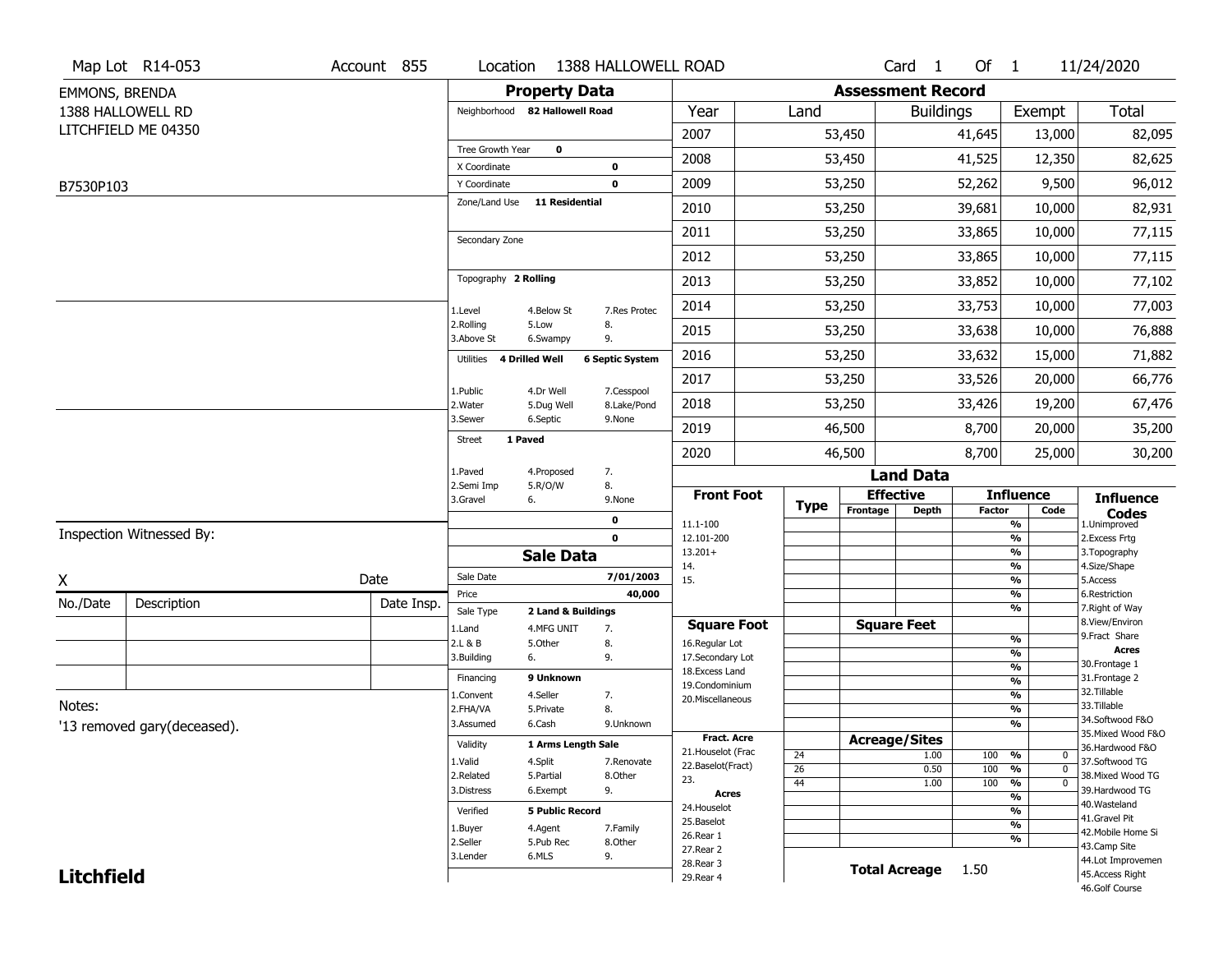|                       |                 |            |                       |                                                   |                                       |             |                               |                         |              |                    | <b>Litchfield</b>   |  |                     |                |                   |                        |    |      |             |                |
|-----------------------|-----------------|------------|-----------------------|---------------------------------------------------|---------------------------------------|-------------|-------------------------------|-------------------------|--------------|--------------------|---------------------|--|---------------------|----------------|-------------------|------------------------|----|------|-------------|----------------|
|                       | Map Lot R14-053 |            |                       |                                                   |                                       | Account 855 |                               | Location                |              |                    | 1388 HALLOWELL ROAD |  |                     |                | Card <sub>1</sub> |                        |    | Of 1 |             | 11/24/2020     |
| <b>Building Style</b> |                 |            | <b>SF Bsmt Living</b> |                                                   |                                       |             |                               | Layout                  |              |                    |                     |  |                     | SHED SV \$800  |                   |                        |    |      |             | SHED SV \$200  |
| 0.Uncoded             | 4.Cape          | 8.Log      | Fin Bsmt Grade        |                                                   |                                       |             |                               | 1. Typical              | 4.           |                    | 7.                  |  |                     |                |                   |                        |    |      |             |                |
| 1.Conv.               | 5.Garrison      | 9.Other    |                       | OPEN-5-CUSTOMIZE                                  |                                       |             |                               | 2.Inadeq                | 5.           |                    | 8.                  |  |                     | 8.0            |                   |                        |    |      |             | 8.0'           |
| 2.Ranch               | 6.Split         | 10.Tri-Lev | Heat Type             | 100%                                              |                                       |             |                               | 3.                      | 6.           |                    | 9.                  |  |                     | $12.0^{\circ}$ |                   |                        |    |      |             | $12.0^{\circ}$ |
| 3.R Ranch             | 7.Contemp       | 11.Earth O | 0.Uncoded             |                                                   | 4.Steam                               |             | 8.Fl/Wall                     | <b>Attic</b>            |              |                    |                     |  |                     |                |                   |                        |    |      |             |                |
| <b>Dwelling Units</b> |                 |            | 1.HWBB                |                                                   | 5.FWA                                 |             | 9.No Heat                     | 1.1/4 Fin               | 4.Full Fin   |                    | 7.                  |  |                     |                |                   |                        |    |      |             |                |
| Other Units           |                 |            | 2.HWCI                |                                                   | 6.GravWA                              |             | 10.Radiant                    | 2.1/2 Fin               | 5.Fl/Stair   |                    | 8.                  |  |                     |                |                   |                        |    |      |             |                |
| <b>Stories</b>        |                 |            | 3.H Pump              |                                                   | 7.Electric                            |             | 11.Radiant                    | 3.3/4 Fin               | 6.           |                    | 9.None              |  |                     |                |                   |                        |    |      |             |                |
| 1.1                   | 4.1.5           | 7.1.25     | Cool Type             | 0%                                                |                                       |             |                               | Insulation              |              |                    |                     |  |                     |                |                   |                        |    |      |             |                |
| 2.2                   | 5.1.75          | 8.3.5      | 1.Refrig              |                                                   | 4.W&C Air                             |             | 7.RadHW                       | 1.Full                  | 4.Minimal    |                    | 7.                  |  |                     |                |                   |                        |    |      |             |                |
| 3.3                   | 6.2.5           | 9.4        | 2.Evapor              |                                                   | 5.Monitor-                            |             | 8.                            | 2.Heavy                 | 5.Partial    |                    | 8.                  |  |                     |                |                   |                        |    |      |             |                |
| <b>Exterior Walls</b> |                 |            | 3.H Pump              |                                                   | 6.Monitor-                            |             | 9.None                        | 3.Capped                | 6.           |                    | 9.None              |  |                     |                |                   |                        |    |      |             |                |
| 0.Uncoded             | 4.Asbestos      | 8.Concrete | Kitchen Style         |                                                   |                                       |             |                               | Unfinished %            |              |                    |                     |  |                     |                |                   |                        |    |      |             |                |
| 1.Wd Clapb            | 5.Stucco        | 9.0ther    | 1.Modern              |                                                   | 4.Obsolete                            |             | 7.                            | Grade & Factor          |              |                    |                     |  |                     |                |                   |                        |    | 66.0 |             |                |
| 2.Vinyl               | 6.Brick         | 10.Wd shin | 2. Typical            |                                                   | 5.                                    |             | 8.                            | 1.E Grade               |              | 4.B Grade          | 7.AAA Grad          |  |                     | 14.0           |                   | 1975 CENTENIEL MH/SLAB |    |      |             |                |
| 3.Compos.             | 7.Stone         | 11.T1-11   | 3.Old Type            |                                                   | 6.                                    |             | 9.None                        | 2.D Grade               | 5.A Grade    |                    | 8.M&S               |  |                     |                |                   |                        |    |      |             |                |
| Roof Surface          |                 |            | Bath(s) Style         |                                                   |                                       |             |                               | 3.C Grade               |              | 6.AA Grade         | 9.Same              |  |                     |                |                   |                        |    |      |             |                |
| 1.Asphalt             | 4.Composit      | 7.Rolled R | 1.Modern              |                                                   | 4.Obsolete                            |             | 7.                            | SQFT (Footprint)        |              |                    |                     |  |                     |                |                   |                        | OP |      | $4.0^\circ$ |                |
| 2.Slate               | 5.Wood          | 8.         | 2. Typical            |                                                   | 5.                                    |             | 8.                            | Condition               |              |                    |                     |  |                     |                |                   |                        |    | 12.0 |             |                |
| 3.Metal               | 6.Other         | 9.         | 3.Old Type            |                                                   | 6.                                    |             | 9.None                        | 1.Poor                  | 4.Avg        |                    | 7.V G               |  |                     |                |                   |                        |    |      |             |                |
| SF Masonry Trim       |                 |            | # Rooms               |                                                   |                                       |             |                               | 2.Fair                  | $5.$ Avg $+$ |                    | 8.Exc               |  |                     |                |                   |                        |    |      |             |                |
| OPEN-3-CUSTOM         |                 |            | # Bedrooms            |                                                   |                                       |             |                               | 3.Avg-                  | 6.Good       |                    | 9.Same              |  |                     |                |                   |                        |    |      |             |                |
| OPEN-4-CUSTOM         |                 |            | # Full Baths          |                                                   |                                       |             |                               | Phys. % Good            |              |                    |                     |  |                     |                |                   |                        |    |      |             |                |
| Year Built            |                 |            | # Half Baths          |                                                   |                                       |             |                               | Funct. % Good           |              |                    |                     |  | <b>OLD DWELLING</b> |                |                   |                        |    |      |             |                |
| Year Remodeled        |                 |            | # Addn Fixtures       |                                                   |                                       |             |                               | <b>Functional Code</b>  |              |                    |                     |  |                     |                |                   |                        |    |      |             |                |
| Foundation            |                 |            | # Fireplaces          |                                                   |                                       |             |                               | 1.Incomp                | 4.Delap      |                    | 7.No Power          |  | AS NO VALUE         |                |                   |                        |    |      |             |                |
| 1.Concrete            | 4.Wood          | 7.         |                       |                                                   |                                       |             |                               | 2.0-Built               | 5.Bsmt       |                    | 8.LongTerm          |  |                     |                |                   |                        |    |      |             |                |
| 2.C Block             | 5.Slab          | 8.         |                       |                                                   |                                       |             |                               | 3.Damage                |              | 6.Common           | 9.None              |  |                     |                |                   |                        |    |      |             |                |
| 3.Br/Stone            | 6.Piers         | 9.         |                       |                                                   |                                       |             |                               | Econ. % Good            |              |                    |                     |  |                     |                |                   |                        |    |      |             |                |
| Basement              |                 |            |                       |                                                   |                                       |             |                               | Economic Code           |              |                    |                     |  |                     |                |                   |                        |    |      |             |                |
| 1.1/4 Bmt             | 4.Full Bmt      | 7.         |                       |                                                   |                                       |             |                               | 0.None                  |              | 3.No Power         | 9.None              |  |                     |                |                   |                        |    |      |             |                |
| 2.1/2 Bmt             | 5.Crawl Sp      | 8.         |                       |                                                   |                                       |             |                               | 1.Location              |              | 4.Generate         | 8.                  |  |                     |                |                   |                        |    |      |             |                |
| 3.3/4 Bmt             | 6.              | 9.None     |                       |                                                   |                                       |             | Software                      | 2.Encroach              | 5.Multi-Fa   |                    | 9.                  |  |                     |                |                   |                        |    |      |             |                |
| Bsmt Gar # Cars       |                 |            |                       |                                                   | A Division of Harris Computer Systems |             |                               | Entrance Code           |              | <b>5 Estimated</b> |                     |  |                     |                |                   |                        |    |      |             |                |
| Wet Basement          |                 |            |                       |                                                   |                                       |             |                               | 1.Interior              | 4.Vacant     |                    | 7.                  |  |                     |                |                   |                        |    |      |             |                |
| 1.Dry                 | 4.Dirt Flr      | 7.         |                       |                                                   |                                       |             |                               | 2.Refusal               |              | 5.Estimate         | 8.                  |  |                     |                |                   |                        |    |      |             |                |
| 2.Damp                | 5.              | 8.         |                       |                                                   |                                       |             |                               | 3.Informed              | 6.Existing   |                    | 9.                  |  |                     |                |                   |                        |    |      |             |                |
| 3.Wet                 | 6.              | 9.         |                       |                                                   |                                       |             |                               | <b>Information Code</b> |              | 5 Estimate         |                     |  |                     |                |                   |                        |    |      |             |                |
|                       |                 |            |                       |                                                   |                                       |             |                               | 1.Owner                 | 4.Agent      |                    | 7.Vacant            |  |                     |                |                   |                        |    |      |             |                |
|                       |                 |            |                       |                                                   |                                       |             |                               | 2.Relative              |              | 5.Estimate         | 8.                  |  |                     |                |                   |                        |    |      |             |                |
|                       |                 |            | Date Inspected        |                                                   | 9/18/2018                             |             |                               | 3.Tenant                | 6.Other      |                    | 9.                  |  |                     |                |                   |                        |    |      |             |                |
|                       |                 |            |                       | <b>Additions, Outbuildings &amp; Improvements</b> |                                       |             |                               |                         |              |                    | 1.One Story Fram    |  |                     |                |                   |                        |    |      |             |                |
| <b>Type</b>           |                 | Year       | Units                 |                                                   | Grade   Cond                          | Phys.       | Funct.                        | Sound Value             |              |                    | 2. Two Story Fram   |  |                     |                |                   |                        |    |      |             |                |
| 751 Centeniel         |                 | MFG 1975   | 14x66                 | 2 100                                             | 2                                     | 10          | % 100 %                       |                         |              | 4.1 & 1/2 Story    | 3. Three Story Fr   |  |                     |                |                   |                        |    |      |             |                |
| 101 Conc Slab         |                 | 0          | 924                   | 9 100                                             | 9                                     | 0           | % 0<br>$\%$                   |                         |              | 5.1 & 3/4 Story    |                     |  |                     |                |                   |                        |    |      |             |                |
|                       |                 | 0          | 48                    | 9 100                                             | ١g                                    | 0           | $\sqrt{6}$<br>$\frac{9}{0}$ 0 |                         |              | 6.2 & 1/2 Story    |                     |  |                     |                |                   |                        |    |      |             |                |
| 21 Open Frame         |                 |            |                       |                                                   |                                       |             |                               |                         |              |                    | 21. Open Frame Por  |  |                     |                |                   |                        |    |      |             |                |
| 24 Frame Shed         |                 | 0          |                       |                                                   |                                       |             | $\%$                          | % 800                   |              |                    | 22.Encl Frame Por   |  |                     |                |                   |                        |    |      |             |                |
| 24 Frame Shed         |                 | 0          |                       |                                                   |                                       |             | $\frac{1}{2}$                 | $\sqrt{8}$ 200          |              |                    | 23. Frame Garage    |  |                     |                |                   |                        |    |      |             |                |
|                       |                 |            |                       |                                                   |                                       |             | $\frac{9}{6}$<br>$\%$         |                         |              | 24.Frame Shed      |                     |  |                     |                |                   |                        |    |      |             |                |
|                       |                 |            |                       |                                                   |                                       |             | $\frac{9}{6}$                 |                         |              |                    | 25. Frame Bay Wind  |  |                     |                |                   |                        |    |      |             |                |
|                       |                 |            |                       |                                                   |                                       |             | $\%$                          |                         |              |                    | 26.1SFr Overhang    |  |                     |                |                   |                        |    |      |             |                |
|                       |                 |            |                       |                                                   |                                       |             | $\sqrt{6}$<br>$\%$            |                         |              |                    | 27.Unfin Basement   |  |                     |                |                   |                        |    |      |             |                |
|                       |                 |            |                       |                                                   |                                       |             | $\sqrt{6}$<br>$\%$            |                         |              |                    | 28. Unfinished Att  |  |                     |                |                   |                        |    |      |             |                |
|                       |                 |            |                       |                                                   |                                       |             | $\sqrt{6}$<br>$\%$            |                         |              |                    | 29. Finished Attic  |  |                     |                |                   |                        |    |      |             |                |
|                       |                 |            |                       |                                                   |                                       |             |                               |                         |              |                    |                     |  |                     |                |                   |                        |    |      |             |                |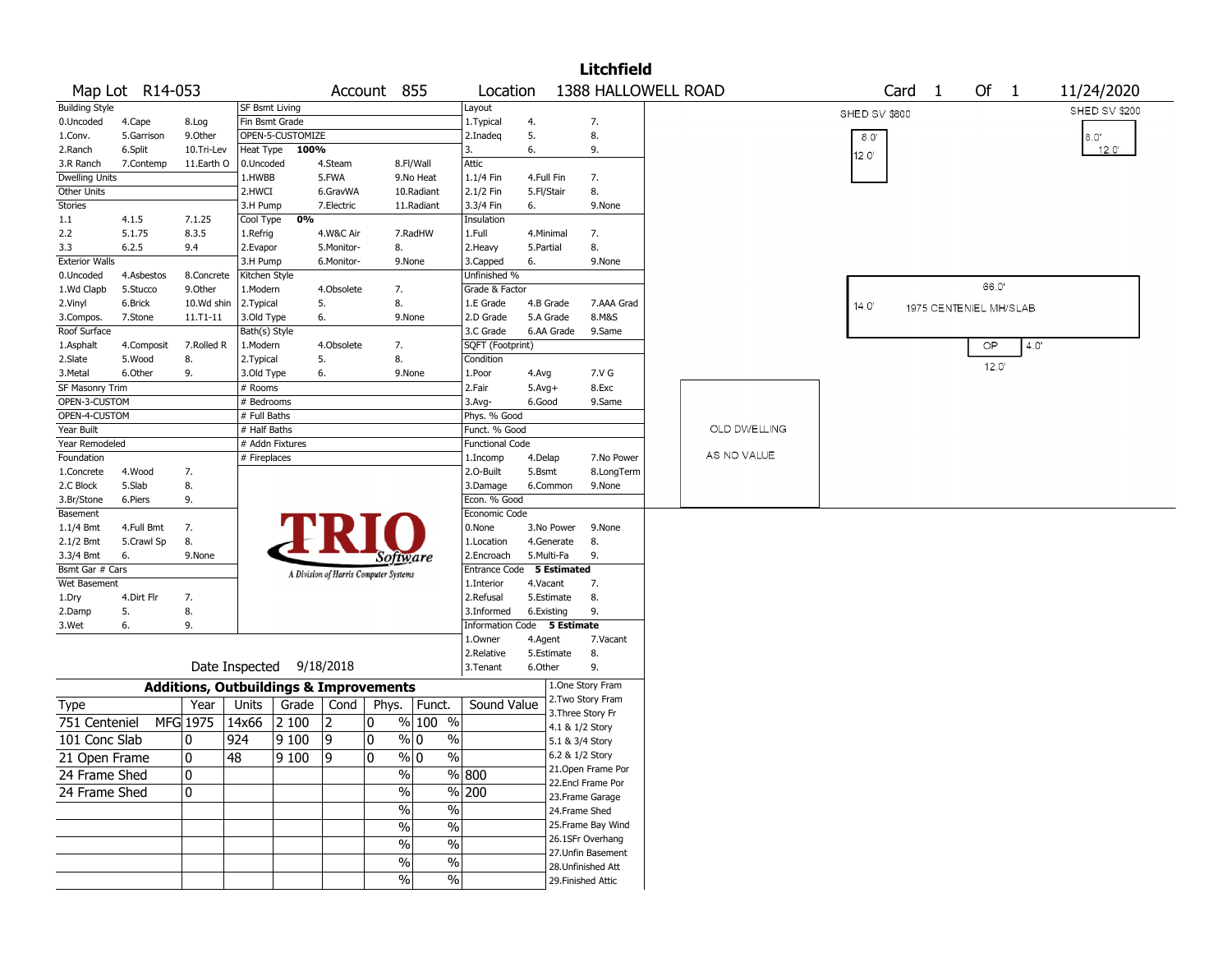|                       | Map Lot R14-054                               | Account 2  | Location                     |                                  | 1412 HALLOWELL ROAD       |                                         |                 |                          | Card <sub>1</sub>                    | Of $1$        |                          | 11/24/2020                            |
|-----------------------|-----------------------------------------------|------------|------------------------------|----------------------------------|---------------------------|-----------------------------------------|-----------------|--------------------------|--------------------------------------|---------------|--------------------------|---------------------------------------|
| <b>PUSHARD PETER</b>  |                                               |            |                              | <b>Property Data</b>             |                           |                                         |                 | <b>Assessment Record</b> |                                      |               |                          |                                       |
|                       | 1412 HALLOWELL ROAD                           |            |                              | Neighborhood 82 Hallowell Road   |                           | Year                                    | Land            |                          | <b>Buildings</b>                     |               | Exempt                   | Total                                 |
|                       | LITCHFIELD ME 04350                           |            |                              |                                  |                           | 2007                                    |                 | 45,800                   |                                      | 47,685        | 19,000                   | 74,485                                |
|                       |                                               |            | Tree Growth Year             | $\mathbf{o}$                     |                           | 2008                                    |                 | 45,800                   |                                      | 46,745        | 18,050                   | 74,495                                |
|                       | B3870P55 B8393P121 B8518P168                  |            | X Coordinate<br>Y Coordinate |                                  | 0<br>$\mathbf 0$          | 2009                                    |                 | 45,000                   |                                      | 36,491        | 15,200                   | 66,291                                |
| <b>Previous Owner</b> |                                               |            | Zone/Land Use                | <b>11 Residential</b>            |                           | 2010                                    |                 | 45,000                   |                                      | 42,005        | 16,000                   | 71,005                                |
| ACORD, RUSSELL        |                                               |            |                              |                                  |                           |                                         |                 |                          |                                      |               |                          |                                       |
|                       | 3808 PARK ROYAL LANE                          |            | Secondary Zone               |                                  |                           | 2011                                    |                 | 45,000                   |                                      | 41,076        | 16,000                   | 70,076                                |
|                       |                                               |            |                              |                                  |                           | 2012                                    |                 | 45,000                   |                                      | 41,076        | 16,000                   | 70,076                                |
|                       | ANTIOCH TN 37013 1100<br>Sale Date: 7/22/2005 |            | Topography 2 Rolling         |                                  |                           | 2013                                    |                 | 45,000                   |                                      | 40,760        | 16,000                   | 69,760                                |
|                       |                                               |            | 1.Level                      | 4.Below St                       | 7.Res Protec              | 2014                                    |                 | 45,000                   |                                      | 39,690        | 16,000                   | 68,690                                |
|                       |                                               |            | 2.Rolling<br>3.Above St      | 5.Low<br>6.Swampy                | 8.<br>9.                  | 2015                                    |                 | 45,000                   |                                      | 39,370        | 16,000                   | 68,370                                |
|                       |                                               |            | Utilities 4 Drilled Well     |                                  | <b>6 Septic System</b>    | 2016                                    |                 | 45,000                   |                                      | 39,309        | 21,000                   | 63,309                                |
|                       |                                               |            |                              |                                  |                           | 2017                                    |                 | 45,000                   |                                      | 38,992        | 26,000                   | 57,992                                |
|                       |                                               |            | 1.Public<br>2. Water         | 4.Dr Well<br>5.Dug Well          | 7.Cesspool<br>8.Lake/Pond | 2018                                    |                 | 45,000                   |                                      | 38,930        | 24,960                   | 58,970                                |
|                       |                                               |            | 3.Sewer                      | 6.Septic                         | 9.None                    | 2019                                    |                 | 51,000                   |                                      | 33,600        | 26,000                   | 58,600                                |
|                       |                                               |            | Street                       | 1 Paved                          |                           | 2020                                    |                 | 51,000                   |                                      | 33,600        | 31,000                   | 53,600                                |
|                       |                                               |            | 1.Paved                      | 4.Proposed                       | 7.                        |                                         |                 |                          | <b>Land Data</b>                     |               |                          |                                       |
|                       |                                               |            | 2.Semi Imp<br>3.Gravel       | 5.R/O/W<br>6.                    | 8.<br>9.None              | <b>Front Foot</b>                       |                 |                          | <b>Effective</b>                     |               | <b>Influence</b>         | <b>Influence</b>                      |
|                       |                                               |            |                              |                                  | $\mathbf 0$               | 11.1-100                                | <b>Type</b>     | Frontage                 | <b>Depth</b>                         | <b>Factor</b> | Code<br>$\frac{9}{6}$    | <b>Codes</b><br>1.Unimproved          |
|                       | Inspection Witnessed By:                      |            |                              |                                  | $\mathbf 0$               | 12.101-200                              |                 |                          |                                      |               | $\overline{\frac{9}{6}}$ | 2.Excess Frtg                         |
|                       |                                               |            |                              | <b>Sale Data</b>                 |                           | $13.201+$<br>14.                        |                 |                          |                                      |               | %<br>%                   | 3. Topography<br>4.Size/Shape         |
| X                     |                                               | Date       | Sale Date                    |                                  | 7/22/2005                 | 15.                                     |                 |                          |                                      |               | $\frac{9}{6}$            | 5.Access                              |
| No./Date              | Description                                   | Date Insp. | Price                        |                                  | 95,000                    |                                         |                 |                          |                                      |               | %<br>%                   | 6.Restriction<br>7. Right of Way      |
|                       |                                               |            | Sale Type<br>1.Land          | 2 Land & Buildings<br>4.MFG UNIT | 7.                        | <b>Square Foot</b>                      |                 |                          | <b>Square Feet</b>                   |               |                          | 8.View/Environ                        |
|                       |                                               |            | 2.L & B                      | 5.Other                          | 8.                        | 16.Regular Lot                          |                 |                          |                                      |               | $\frac{9}{6}$            | 9. Fract Share                        |
|                       |                                               |            | 3.Building                   | 6.                               | 9.                        | 17.Secondary Lot                        |                 |                          |                                      |               | %                        | <b>Acres</b><br>30. Frontage 1        |
|                       |                                               |            | Financing                    | 1 Conventional                   |                           | 18. Excess Land<br>19.Condominium       |                 |                          |                                      |               | %<br>%                   | 31. Frontage 2                        |
|                       |                                               |            | 1.Convent                    | 4.Seller                         | 7.                        | 20.Miscellaneous                        |                 |                          |                                      |               | %                        | 32.Tillable                           |
| Notes:                |                                               |            | 2.FHA/VA                     | 5.Private                        | 8.                        |                                         |                 |                          |                                      |               | %                        | 33.Tillable                           |
|                       | 8/31/11-PERMIT #11-073-MFG UNIT 1990,14X66    |            | 3.Assumed                    | 6.Cash                           | 9.Unknown                 |                                         |                 |                          |                                      |               | %                        | 34.Softwood F&O                       |
|                       |                                               |            | Validity                     | 1 Arms Length Sale               |                           | <b>Fract. Acre</b>                      |                 |                          | <b>Acreage/Sites</b>                 |               |                          | 35. Mixed Wood F&O<br>36.Hardwood F&O |
|                       |                                               |            | 1.Valid                      | 4.Split                          | 7.Renovate                | 21. Houselot (Frac<br>22.Baselot(Fract) | 24              |                          | 1.00                                 | 100           | %<br>0                   | 37.Softwood TG                        |
|                       |                                               |            | 2.Related                    | 5.Partial                        | 8.Other                   | 23.                                     | $\overline{26}$ |                          | 2.00                                 | 100           | %<br>$\mathbf 0$         | 38. Mixed Wood TG                     |
|                       |                                               |            | 3.Distress                   | 6.Exempt                         | 9.                        | <b>Acres</b>                            | 44              |                          | 1.00                                 | 100           | %<br>0                   | 39.Hardwood TG                        |
|                       |                                               |            | Verified                     | <b>5 Public Record</b>           |                           | 24. Houselot                            |                 |                          |                                      |               | %<br>%                   | 40. Wasteland                         |
|                       |                                               |            |                              |                                  |                           | 25.Baselot                              |                 |                          |                                      |               | %                        | 41.Gravel Pit                         |
|                       |                                               |            | 1.Buyer<br>2.Seller          | 4.Agent<br>5.Pub Rec             | 7.Family<br>8.Other       | 26.Rear 1                               |                 |                          |                                      |               | %                        | 42. Mobile Home Si                    |
|                       |                                               |            | 3.Lender                     | 6.MLS                            | 9.                        | 27. Rear 2                              |                 |                          |                                      |               |                          | 43.Camp Site                          |
| <b>Litchfield</b>     |                                               |            |                              |                                  |                           | 28. Rear 3                              |                 | <b>Total Acreage</b>     | 44.Lot Improvemen<br>45.Access Right |               |                          |                                       |
|                       |                                               |            |                              |                                  |                           | 29. Rear 4                              |                 |                          |                                      | 3.00          |                          |                                       |